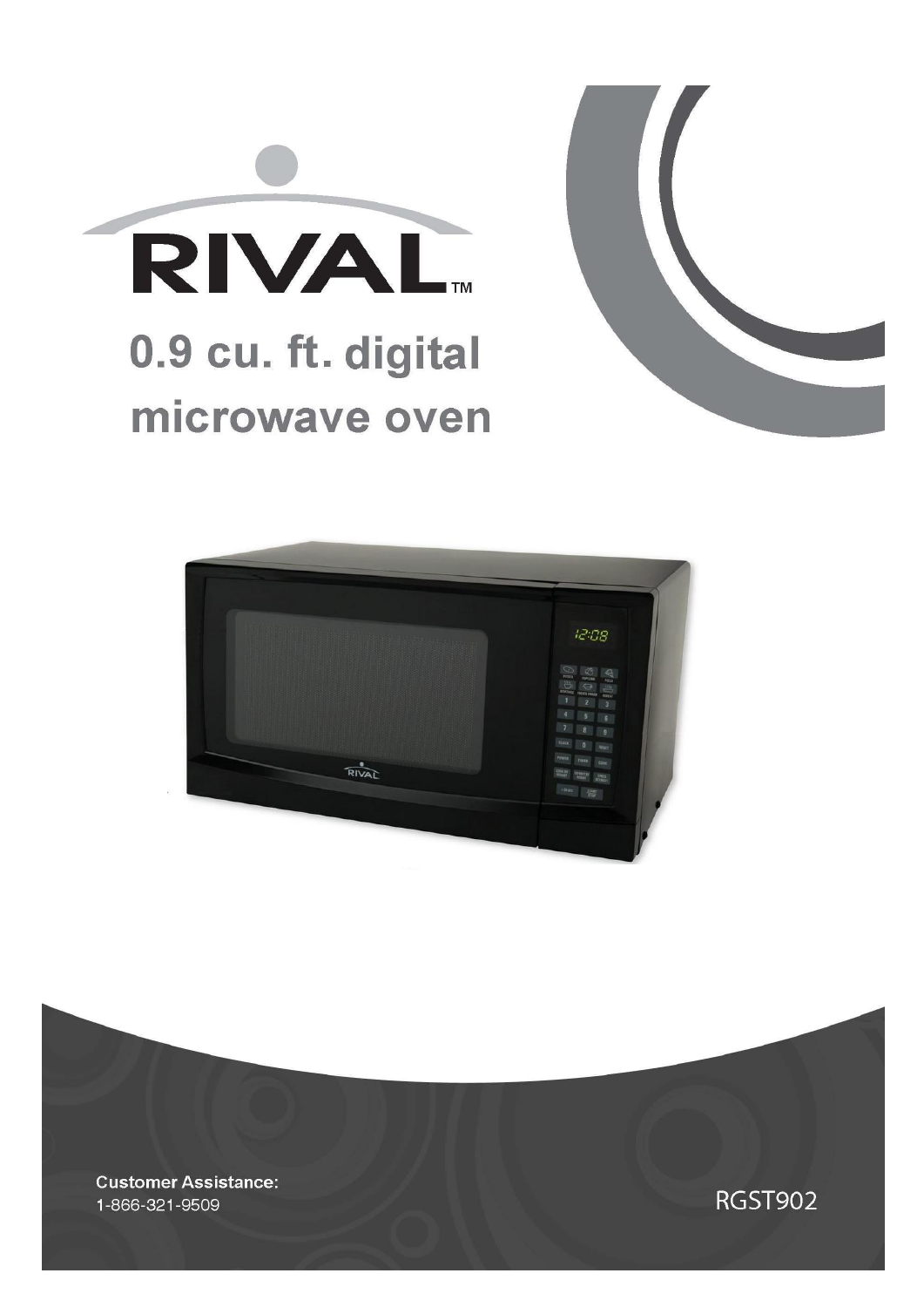# **TABLE OF CONTENTS**

| <b>IMPORTANT SAFETY INSTRUCTIONS</b>                                 | $\overline{2}$ |
|----------------------------------------------------------------------|----------------|
| PRECAUTIONS TO AVOID POSSIBLE EXPOSURE TO EXCESSIVE MICROWAVE ENERGY | 4              |
| <b>INSTALLATION GUIDE</b>                                            | 4              |
| <b>GROUNDING INSTRUCTIONS</b>                                        | 4              |
| PRODUCT DIAGRAM                                                      | 5              |
| CONTROL PANEL                                                        | 6              |
| INSTALLING THE TURNTABLE                                             | 6              |
| <b>OPERATION INSTRUCTIONS</b>                                        | 7              |
| COOKING UTENSILS GUIDE                                               | 12             |
| <b>COOKING TECHNIQUES</b>                                            | 13             |
| CLEANING AND CARE                                                    | 14             |
| BEFORE CALLING FOR SERVICE                                           | 15             |
| <b>SPECIFICATIONS</b>                                                | 15             |
| <b>WARRANTY</b>                                                      | 16             |
|                                                                      |                |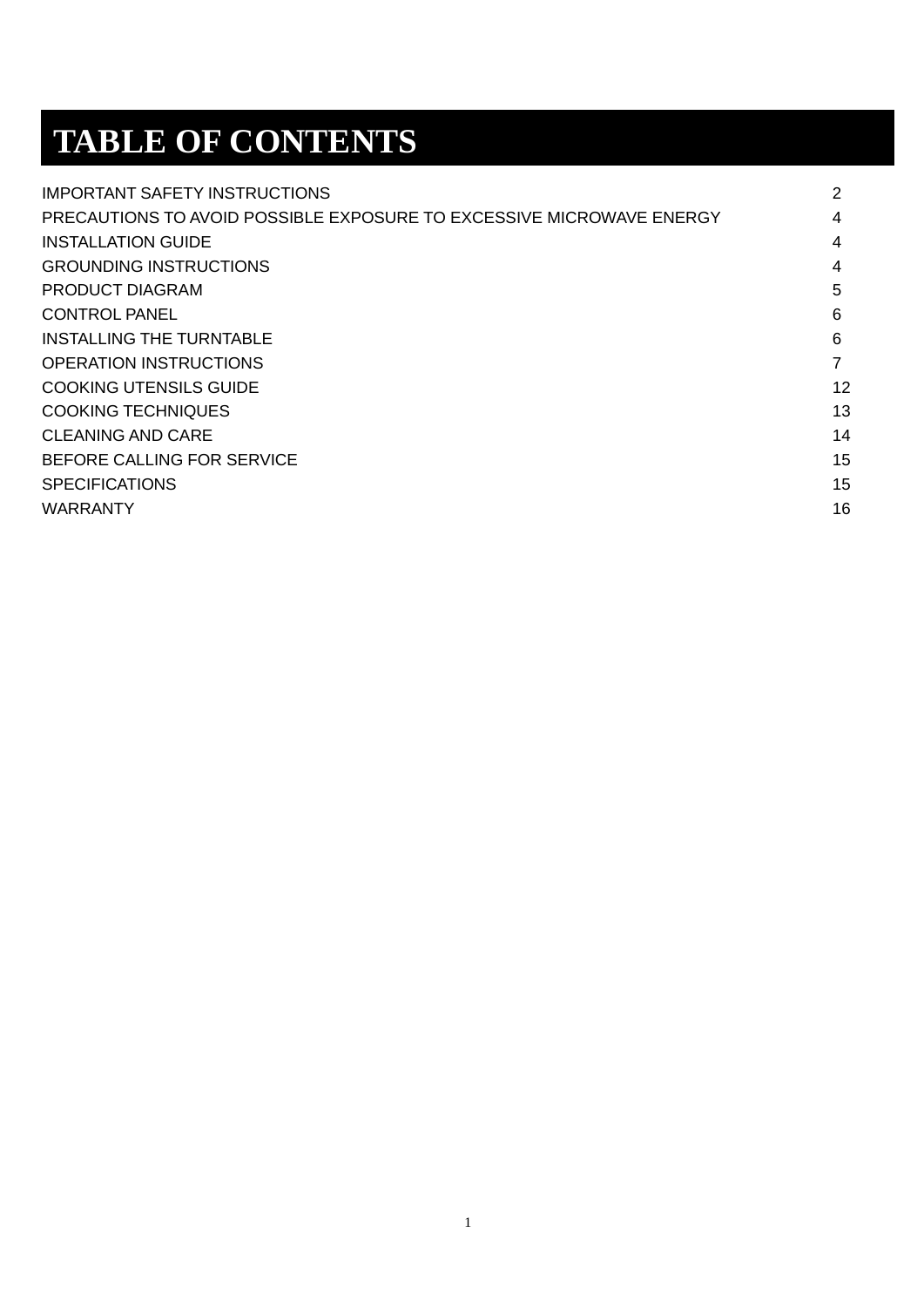## **IMPORTANT SAFETY INSTRUCTIONS**

#### **READ ALL SAFETY INSTRUCTIONS BEFORE USING THIS MICROWAVE**

WARNING - to reduce the risk of burns, electric shock, fire, injury to persons, or exposure to excessive microwave energy, basic safety precautions should be followed, including the following:

- 1. Read all instructions before using the microwave.
- 2. Read and follow the specific "PRECAUTIONS TO AVOID POSSIBLE EXPOSURE TO EXCESSIVE MICROWAVE ENERGY" on page 4.
- 3. This microwave must be grounded. Connect only to properly grounded outlets. See page 4 and 5 for grounding instructions.
- 4. Install or place this microwave only in accordance with installation instructions.
- 5. Some produce such as whole eggs and sealed containers-for example, closed glass jars are able to explode and should not be heated in this oven.
- 6. This microwave is intended for use only as described in this manual. Do not use corrosive chemicals or vapors in this microwave. This type of microwave is specifically designed to heat, cook, or dry foods. It is not designed for laboratory use.
- 7. As with any appliance, close supervision is necessary when used by children.
- 8. To reduce the risk of fire in the oven cavity, do not overcook food. Carefully attend to the microwave when paper, plastic, or other combustible materials are placed inside the microwave to facilitate cooking.
- 9. Remove wire twist-ties from paper or plastic bags before placing in microwave.
- 10. If materials inside the microwave should ignite, keep microwave door closed, turn it off, and disconnect the power cord or turn off the power fuse at the circuit breaker panel. Do not use the microwave cavity for storage purposes.
- 11. Do not leave paper products, cooking utensils, or food in the cavity when not in use.
- 12. Liquids, such as water, coffee, or tea may overheat beyond the boiling point without appearing to be boiling due to surface tension of the liquid. Visible bubbling or boiling when the container is removed from the microwave is not always present. THIS COULD RESULT IN VERY HOT LIQUIDS SUDDENLY BOILING OVER WHEN A SPOON OR OTHER UTENSIL IS INSERTED INTO THE LIQUID. To reduce the risk of injury: do not overheat the liquid; stir the liquid both before and halfway through heating; do not use straight-sided containers with narrow necks; after heating, allow the container to stand in the microwave a short time before removing; use extreme care when inserting a spoon or other utensil into the container.
- 13. Do not heat oil or fat for deep-frying in this microwave. It is difficult to control the temperature of oil in the microwave.
- 14. Pierce foods with heavy skins, such as potatoes, before cooking.
- 15. The contents of feeding bottles and baby jars should be stirred or shaken and the temperature should be checked before serving to avoid burns.
- 16. Cooking utensils may become hot from heat transferred from the heated food. Pot holders may be needed to handle these utensils.
- 17. Do not cover or block any openings on the microwave.
- 18. Do not store or use this microwave outdoors. Do not use this microwave near water- for example, near a kitchen sink, in a wet basement, near a swimming pool, or similar location.
- 19. Do not operate this microwave if it has a damaged cord or plug, if it is not working properly, or if it has been damaged or dropped.

# **SAVE THESE INSTRUCTIONS**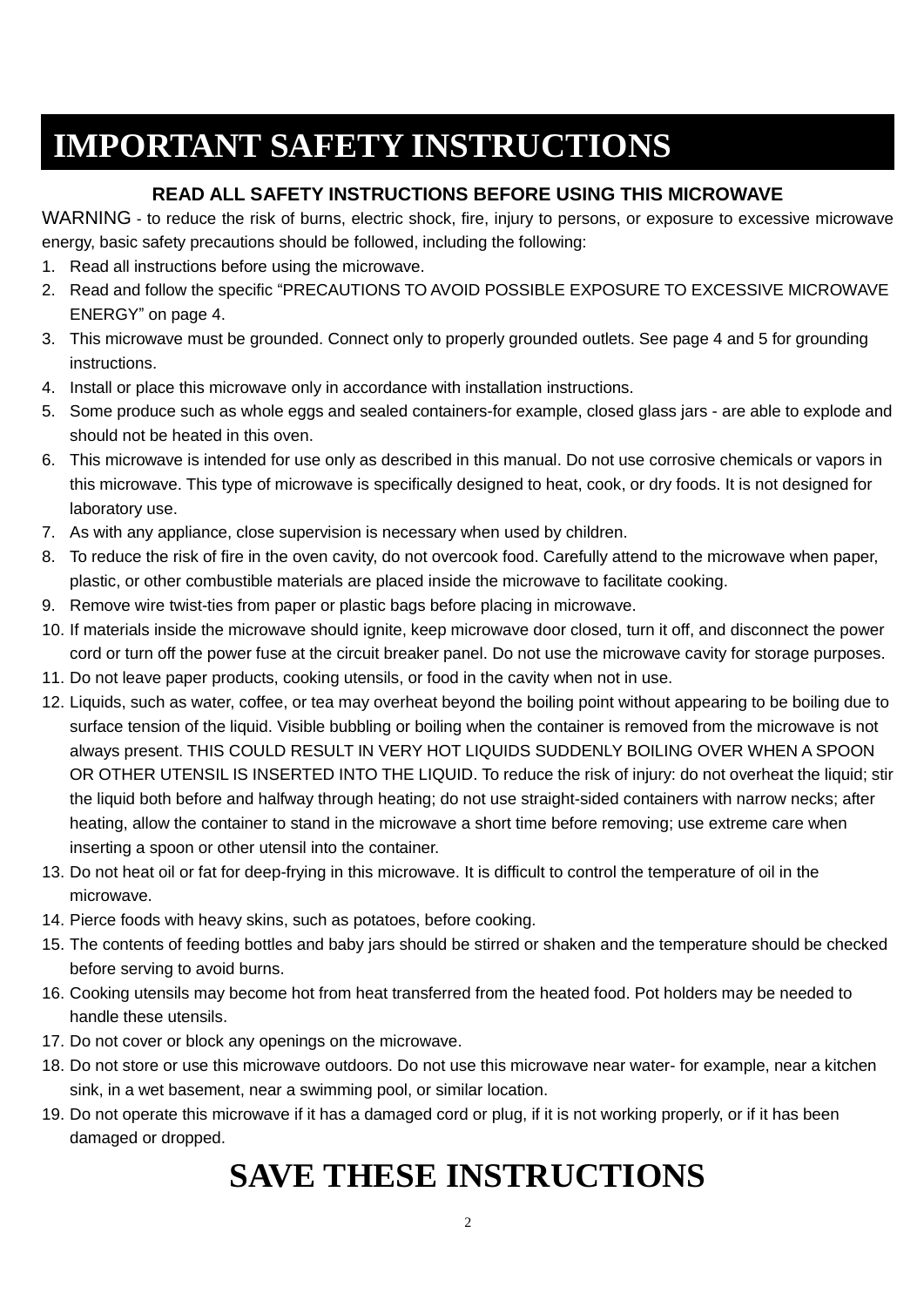## **IMPORTANT SAFETY INSTRUCTIONS (continued)**

- 20. Do not immerse the cord or plug in water. Keep cord away from heated surfaces. Do not let the cord hangover the edge of the table or counter.
- 21. Use only thermometers specifically designed for microwaves.
- 22. Do not operate any heating or cooking under this microwave.
- 23. Be certain the glass tray and roller rings are in place when using the microwave.
- 24. When cleaning microwave surface and door, use only mild, nonabrasive soaps or detergents applied with a sponge or soft cloth.
- 25. This microwave should be serviced only by qualified service personnel. For service and repair, please contact our Customer Support Center at 1-866-321-9509.

## **SAVE THESE INSTRUCTIONS**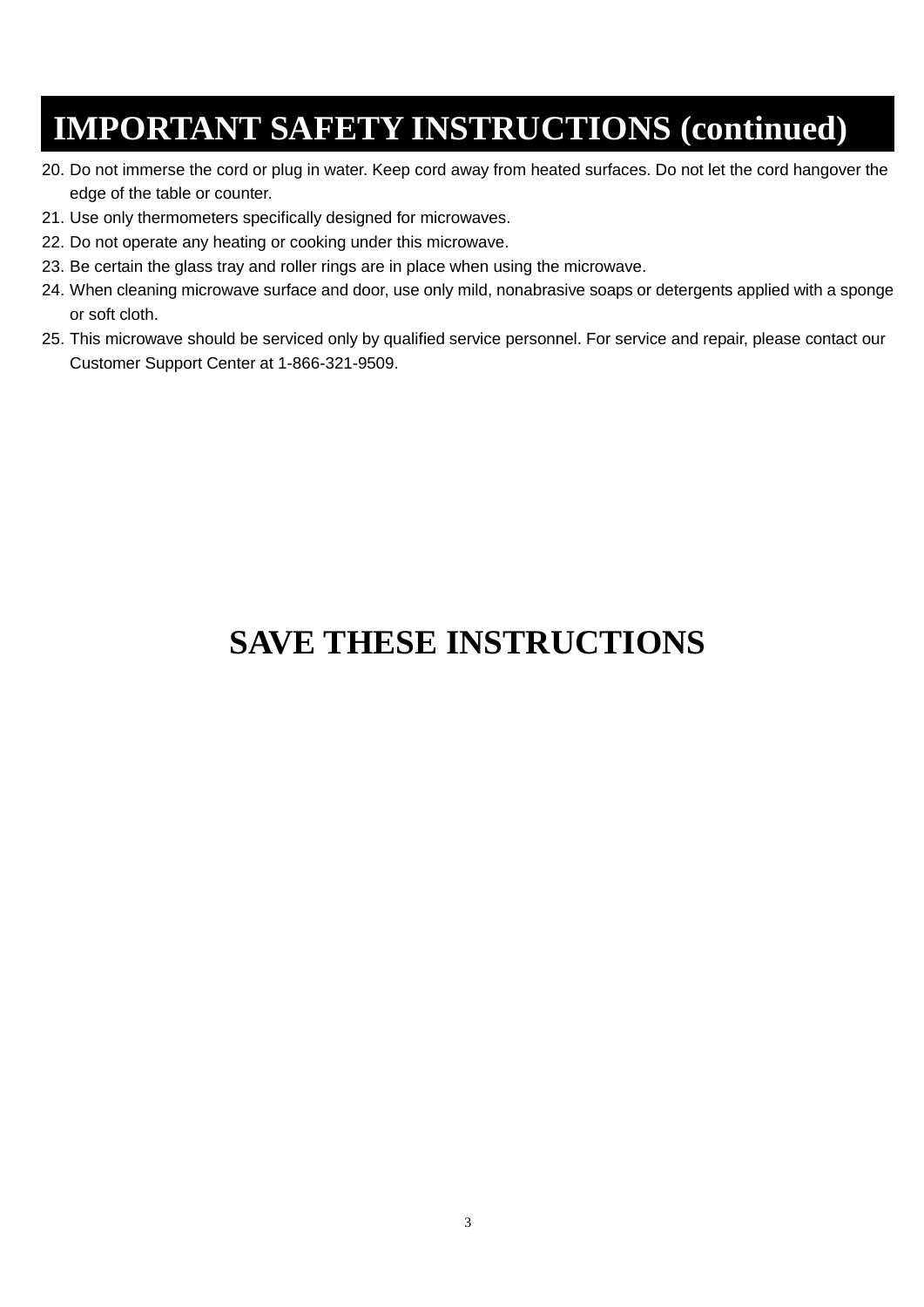# **PRECAUTIONS TO AVOID POSSIBLE EXPOSURE TO EXCESSIVE MICROWAVE ENERGY**

- 1. Do not attempt to operate this microwave with the door open. Door open operation can result in harmful exposure to microwave energy. It is important not to defeat or tamper with the safety interlocks.
- 2. Do not place any objects between the microwave front face and the door, or allow soil or cleaner residue to accumulate on sealing surfaces.
- 3. Do not operate the microwave if damaged. It is particularly important that the microwave door be properly closed and there is no damage to the door (bent), hinges and latches (broken or loosened), or door seals and sealing surfaces.
- 4. The microwave should not be adjusted or repaired by anyone except properly qualified service personnel.

# **INSTALLATION GUIDE**

- 1. Make sure all packing materials are removed from inside the microwave door.
- 2. Check the microwave for damage, such as misaligned or bent door, damaged door seals and sealing surface, broken or loose door hinges and latches, and dents inside the cavity or on the door. If there are any damages, do not operate the microwave and contact Customer Service at 1-866-321-9509.
- 3. This microwave must be placed on a flat, stable surface to hold its weight and the heaviest food likely to be cooked inside.
- 4. Do not place the oven where heat, moisture, or high humidity is generated. Do not place microwave near combustible materials.
- 5. For correct operation, the oven must have sufficient air flow. Allow 8" of space above the microwave, 4" at the back, and 2" on each side of the unit.
- 6. Do not cover or block any openings on the microwave. Do not remove microwave feet. Do not operate the oven without the glass tray, roller support, and shaft in their proper positions. Make sure the power supply cord is undamaged and does not run under the microwave or over any hot or sharp surface.
- 7. The socket must be readily accessible so the microwave can be easily unplugged in an emergency.

# **GROUNDING INSTRUCTIONS**

This microwave must be grounded. In the event of an electrical short circuit, grounding reduces risk of electric shock by providing an escape wire for the electric current. Consult a qualified electrician or serviceman if the grounding instructions are not completely understood, or if doubt exists as to whether the appliance is properly grounded. For questions regarding the grounding instructions, please contact our Customer Support Center at 1-866-321-9509. Consult a qualified electrician or serviceman if the grounding instructions are not completely understood, or if doubt exists as to whether the appliance is properly grounded, and either:

1) If it is necessary to use an extension cord, use only a 3-wire extension cord that has a 3-blade grounding plug and a 3-slot receptacle that will accept the plug on the appliance. The marked rating of the extension cord shall be equal to or greater than the electrical rating of the appliance, or 2) Do not use an extension cord. If the power supply cord is too short, have a qualified electrician or serviceman install an outlet near the appliance.

WARNING: Improper use of the grounding plug can result in risk of electric shock.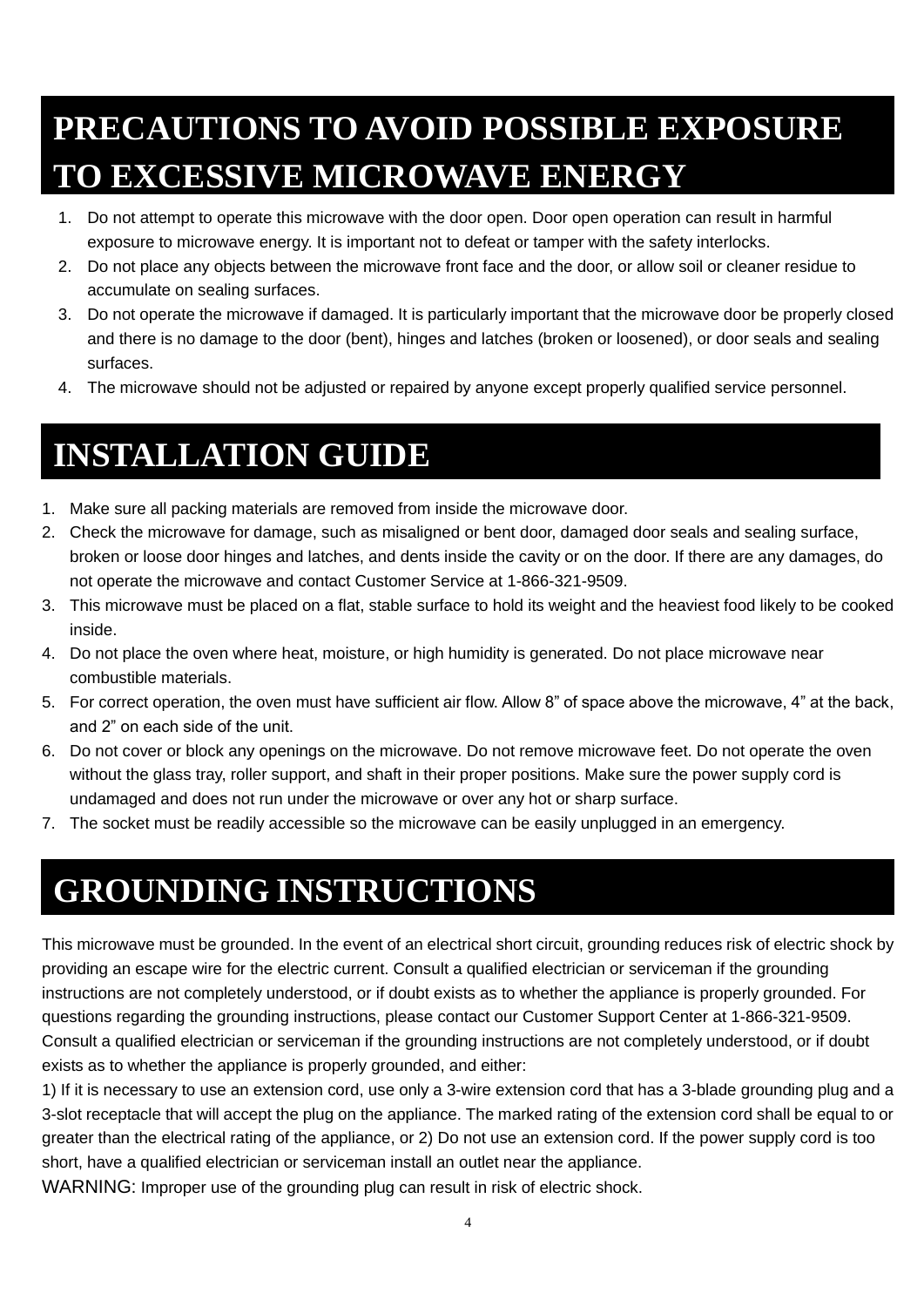# **GROUNDING INSTRUCTIONS (continued)**

#### ELECTRICAL REQUIREMENTS

- The electrical requirements for this microwave are a 120V, 60Hz, AC only, 20 amp.
- It is recommended that a separate circuit serving only the microwave be provided.
- The microwave is equipped with a 3-prong grounding plug. It must be plugged into a wall outlet properly installed and grounded.

#### POWER CORD

- A short power supply cord is provided to reduce the risks resulting from becoming entangled in or tripping over a long cord.
- Longer cord sets or extension cords are available and may be used if care is taken in using them.
- If using a longer cord, the marked electrical rating of the cord set or extension cord should be at least as great as the electrical marking of the microwave itself and the extension cord must be a grounded-type 3-wire cord. The longer cord should be arranged so it will not drape over the counter or tabletop.

#### RADIO OR TV INTERFERENCE

 Should there be any interference caused by the microwave oven to your radio or TV, check that the microwave oven is on a different circuit, relocated the radio or TV as far away from the oven as feasible or check position and signal of receiving antenna.

## **PRODUCT DIAGRAM**



- 1. Door Safety Lock System
- 2. Oven Window
- 3. Roller Ring
- 4. Turntable Shaft
- 5. Door Release Button
- 6. Control Panel
- 7. Spatter Shield (Do not remove)
- 8. Glass Tray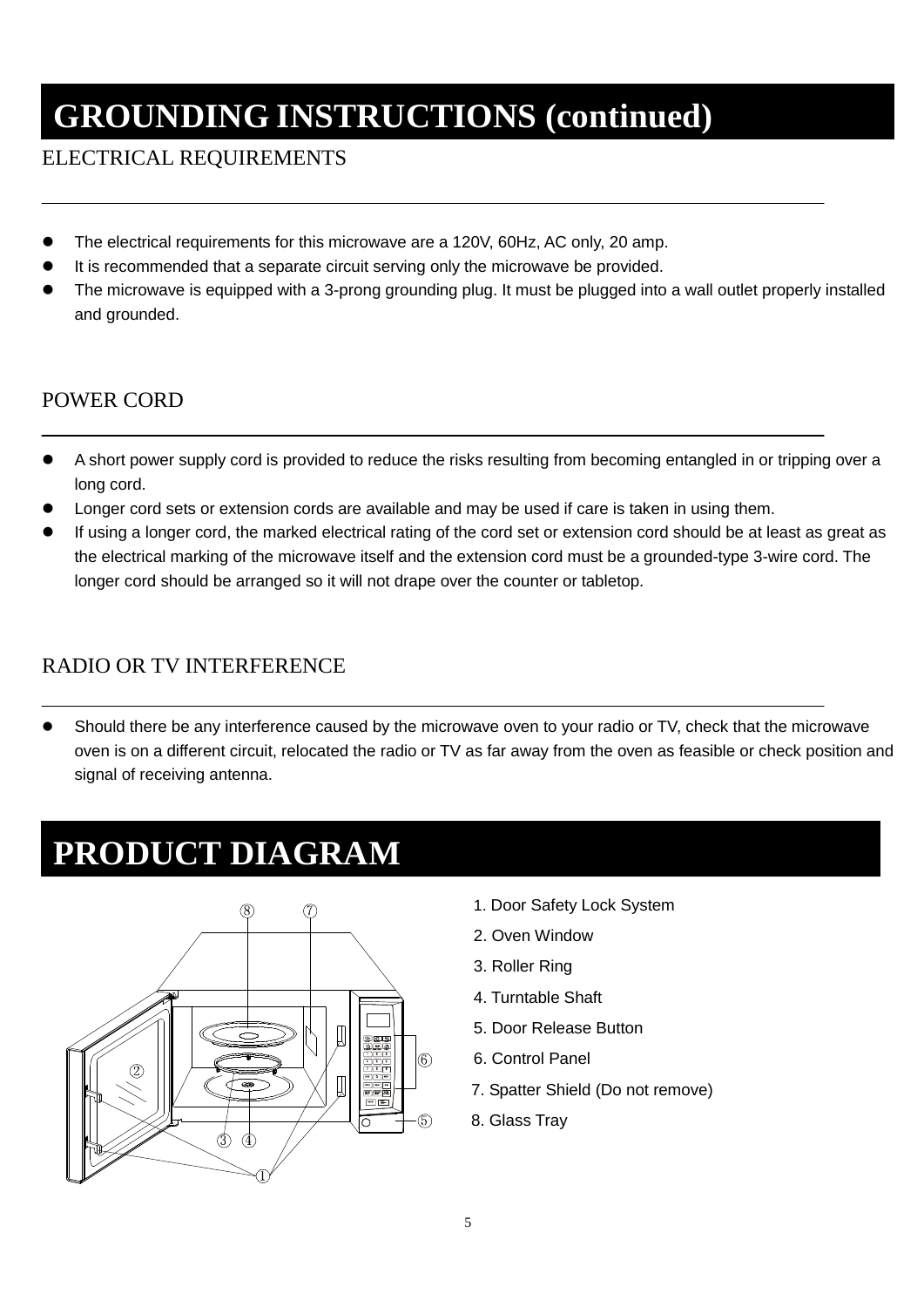## **CONTROL PANEL**



#### **DISPLAY**

Cooking time, power, indicators and present time are displayed.

**QUICK COOK BUTTONS**

Instant settings to cook popular foods.

**NUMBER PADS (0-9)**

Touch to input time or amount.

**POWER** 

Use to set power level. To check power level during time cooking, touch POWER pad.

**TIMER**

Timer functions independently, even while a cooking program is in process.

#### **COOK**

Use for multi-stage cooking. Enables cooking at multiple power and time settings automatically.

**COOK BY WEIGHT**

Programmed cooking based on the weight of the foods to be cooked.

#### **DEFROST BY WEIGHT**

Programmed defrosting based on the weight of the foods to be defrosted.

#### **SPEED DEFROST**

Quick defrost function that alternates defrost and stand times to quickly and effectively defrost foods.

**CLOCK**

Set current time.

**RESET**

Clear all previous settings.

**+30 SEC**

Use this feature to program the oven to microwave food at 100% power; Or press it to add 30 seconds during cooking program.

#### **START/STOP**

Touch to start or stop a cooking program.

## **INSTALLING THE TURNTABLE**

- Never place the glass tray upside down.
- The glass tray should never be restricted.
- Both the glass tray and turntable ring assembly must always be used during cooking.
- All food and containers of food should always be placed on the glass tray for cooking.
- If the glass tray or turntable ring assembly cracks or breaks, contact your nearest authorized service center.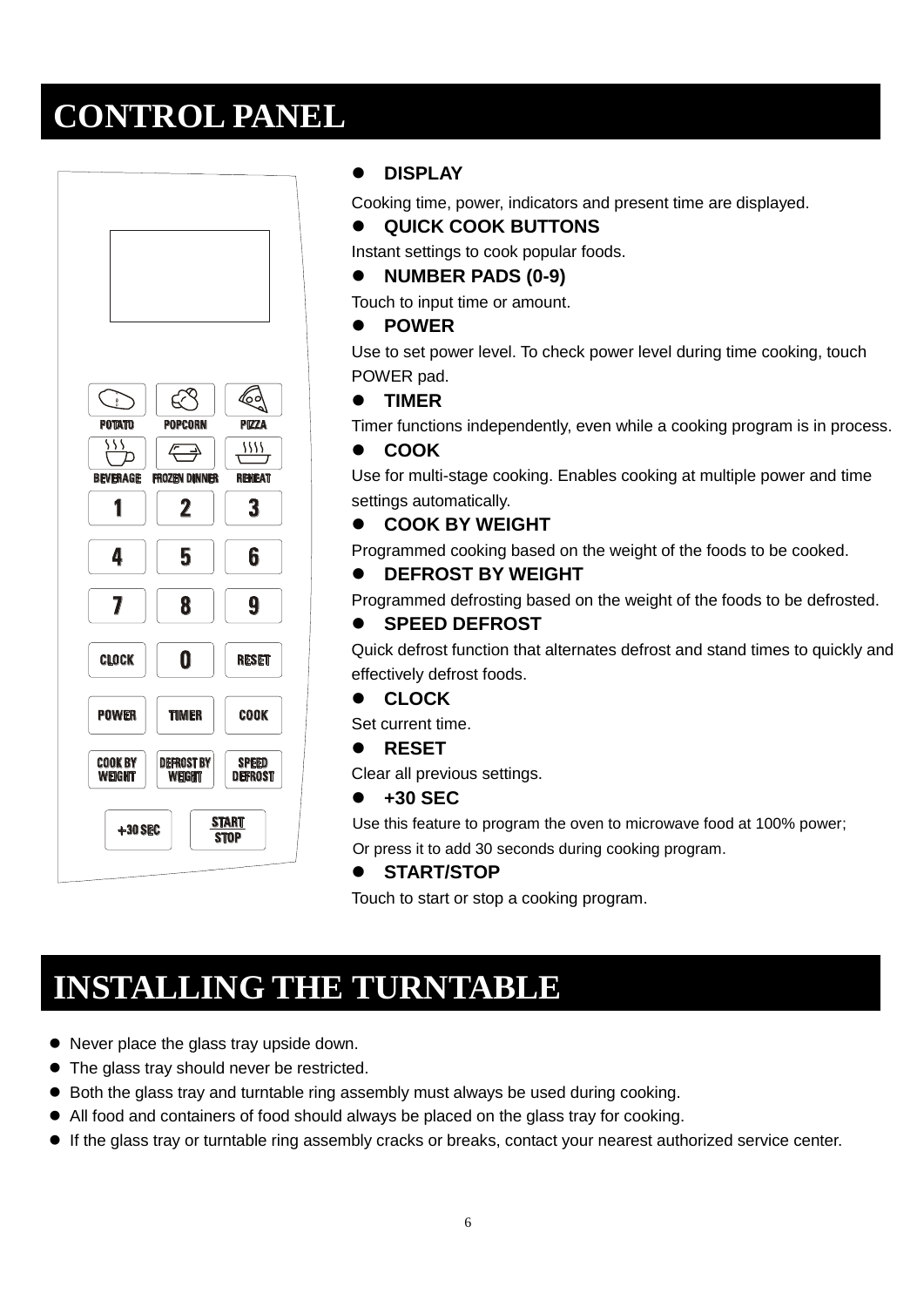## **OPERATION INSTRUCTIONS**

### SETTING THE CLOCK

- **1.** Touch CLOCK pad.
- **2.** Use the number pads to enter the correct time.
- **3.** Touch CLOCK pad again.

NOTE:

·This is a 12 hour clock. When the oven is first plugged in or when power resumes after a power interruption, the display will show ENTER CLOCK TIME. If you prefer to not have the clock displayed, touch RESET.

#### SETTING THE TIMER

- **1.** Touch TIMER.
- **2.** Enter the amount of time by touching the number pads.
- **3.** Touch START/STOP.

NOTE:

- ·Time countdown can be seen in display before clock or cooking time is returned to display.
- ·Touch TIMER and then touch RESET to cancel TIMER during timing process.

### SETTING A COOKING PROGRAM

#### **A. One-stage Cooking**

- **1.** Use the number pads to set a cooking time. You can set a cooking time from one second to 99 minutes and 99 seconds.
- **2.** The default setting is 100% microwave power output. If you want to set a power level other than 100%, touch POWER, and then use the number pads to enter the power level.
- **3.** Touch START/STOP to start cooking.

Use single digits to set a cooking power level:

| Number pad | Cooking power |
|------------|---------------|
| 9          | 90%           |
| 8          | 80%           |
| 7          | 70%           |
| 6          | 60%           |
| 5          | 50%           |
| 4          | 40%           |
| 3          | 30%           |
| 2          | 20%           |
|            | 10%           |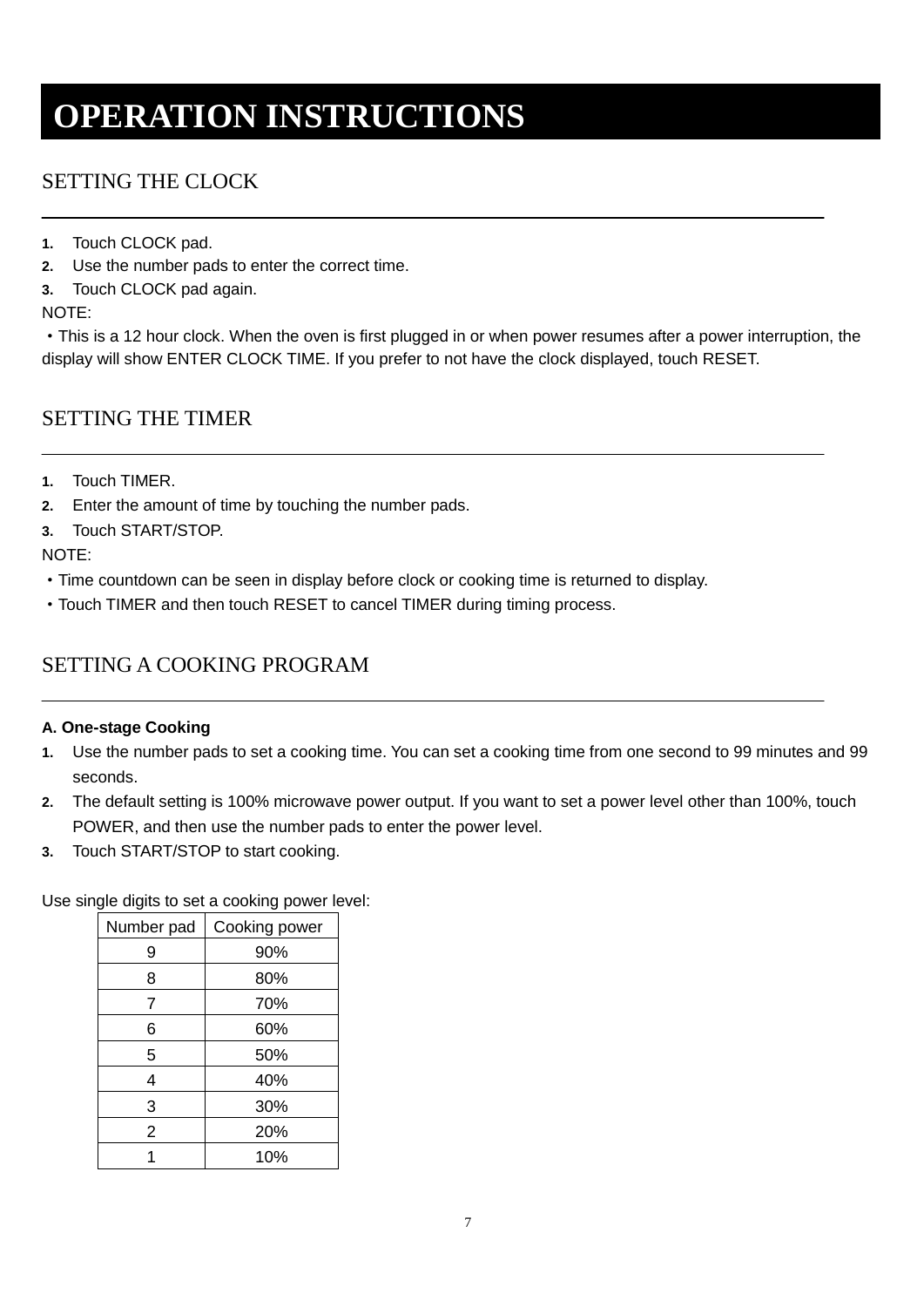#### **B. Two-stage Cooking**

Some recipes require different stages of cooking at different temperatures.

**1.** SET STAGE 1:

Follow steps 1 and 2 in "One-stage Cooking". DO NOT TOUCH START/STOP.

**2.** SET STAGE 2:

Touch COOK then enter proper cooking time and (lower) power level. (Most 2-stage recipes use lower power for second stage.)

**3.** Touch START/STOP.

NOTE:

- ·After stage 1 time has elapsed, one signal sounds, signaling the beginning of stage 2.
- ·During cooking, you can press POWER to check the cooking power.

#### SPEED DEFROST

- **1.** Touch SPEED DEFROST.
- **2.** Enter desired defrosting time by touching correct number pads.
- **3.** Touch START/STOP.

#### NOTE:

·After total time elapsed, the system will sound beeps with END in display. The beeps will continue to sound every two minutes automatically until the door is opened or any pad is touched.

- ·After setting SPEED DEFROST, oven can be programmed to automatically switch to one or two-stage cooking.
- ·For speed defrost and one stage cooking, follow steps above. Before touching START/STOP, touch COOK, enter time and power level and then touch START/STOP.
- ·For speed defrost and two-stage cooking, follow steps above. Before touching START/STOP, enter two-stage cooking programs.

·During defrosting program, the system will pause and sound beeps to remind user to turn food over, and then press START/STOP to resume the defrosting.

## COOK BY WEIGHT

- **1.** Touch COOK BY WEIGHT.
- **2.** Enter the one digit code by touching the correct number pad (1-3).
- **3.** Touch the number pad to enter weight.
- **4.** Touch START/STOP.

#### **Cook By Weight Code Description**

|      | <b>TYPE</b> | MAX           |
|------|-------------|---------------|
| CODE |             | <b>WEIGHT</b> |
|      | <b>Beef</b> | 5 lbs. 16 oz. |
| 2    | Chicken     | 5 lbs. 16 oz. |
|      | Pork        | 5 lbs. 4 oz.  |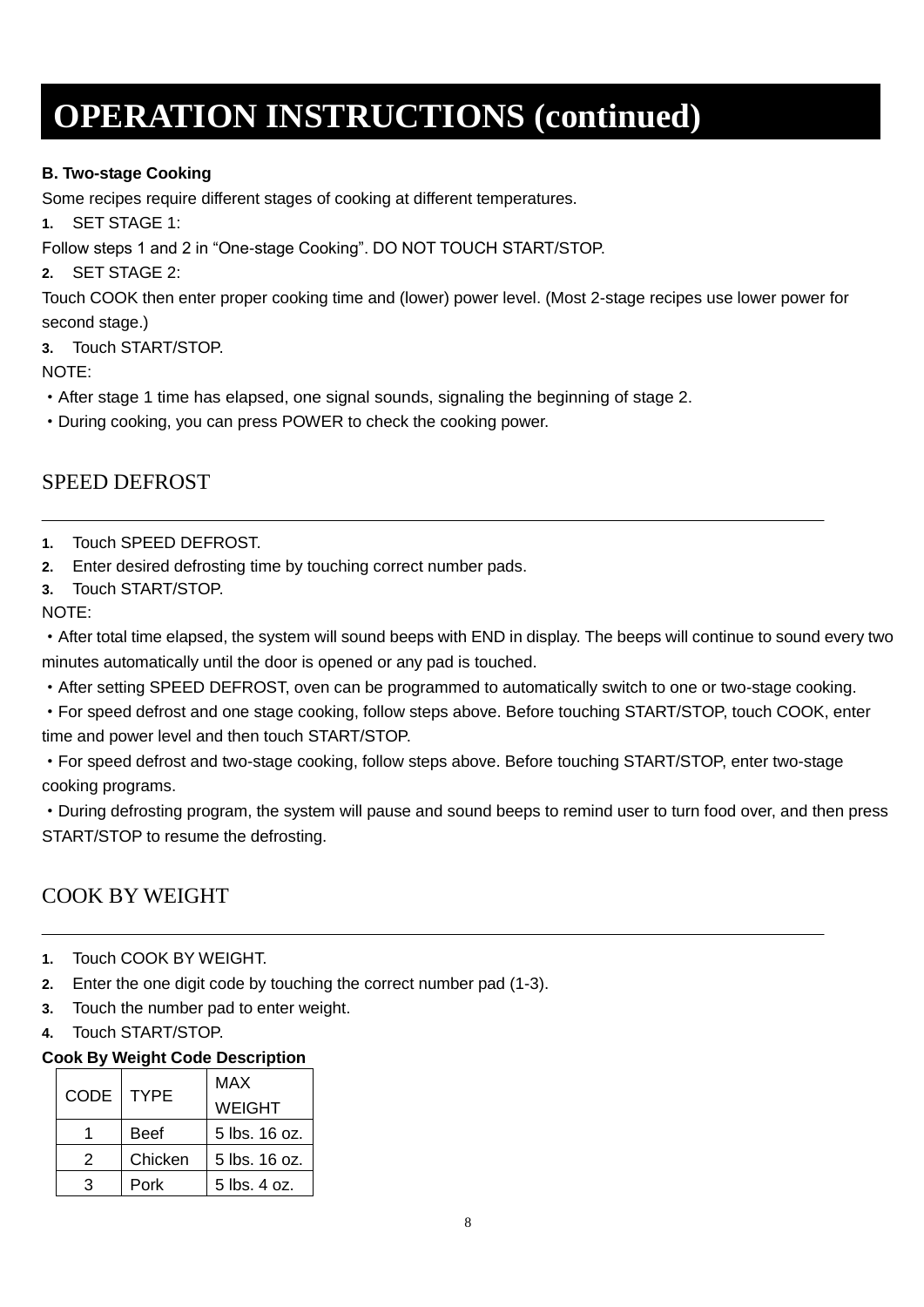Note:

·Meat must be defrosted and at refrigerated temperature.

- ·Weight must be in pounds and ounces.
- ·Ounce weights less than 10 must be preceded by a 0. If label gives weight in pounds only, change the fraction of a pound to ounces using the chart found below.

**Converting Fractions of a Pound to Ounces**

| . <del>.</del>       |                |
|----------------------|----------------|
| Fractions of a pound | Ounces         |
| Less than .03        | 0              |
| .03 to .09           | 1              |
| 10 to .15            | 2              |
| .16 to .21           | 3              |
| .22 to .27           | 4              |
| .28 to .34           | 5              |
| .35 to .40           | 6              |
| .41 to .46           | $\overline{7}$ |
| .47 to .53           | 8              |
| .54 to .59           | 9              |
| .60 to .65           | 10             |
| .66 to .71           | 11             |
| .72 to .78           | 12             |
| .79 to .84           | 13             |
| .85 to .90           | 14             |
| .91 to .97           | 15             |
|                      | go to next     |
| 97. above            | even           |

·During cooking, the system will pause and sound beeps to remind user to turn food over. Press START/STOP to resume the defrosting.

·After total time elapsed, the system will sound beeps with END in display. The beeps will continue to sound every two minutes automatically until the door is opened or any pad is touched.

·Let meat stand a few minutes before carving.

## DEFROST BY WEIGHT

**1.** Touch DEFROST BY WEIGHT pad.

**2.** Touch the number pad to enter weight.

**3.** Touch START/STOP pad.

NOTE:

·Weight must be in pounds and ounces. Ounce weights less than 10 must be preceded by a 0. If label gives weight in pounds only, change the fraction of a pound to ounces using the chart given above.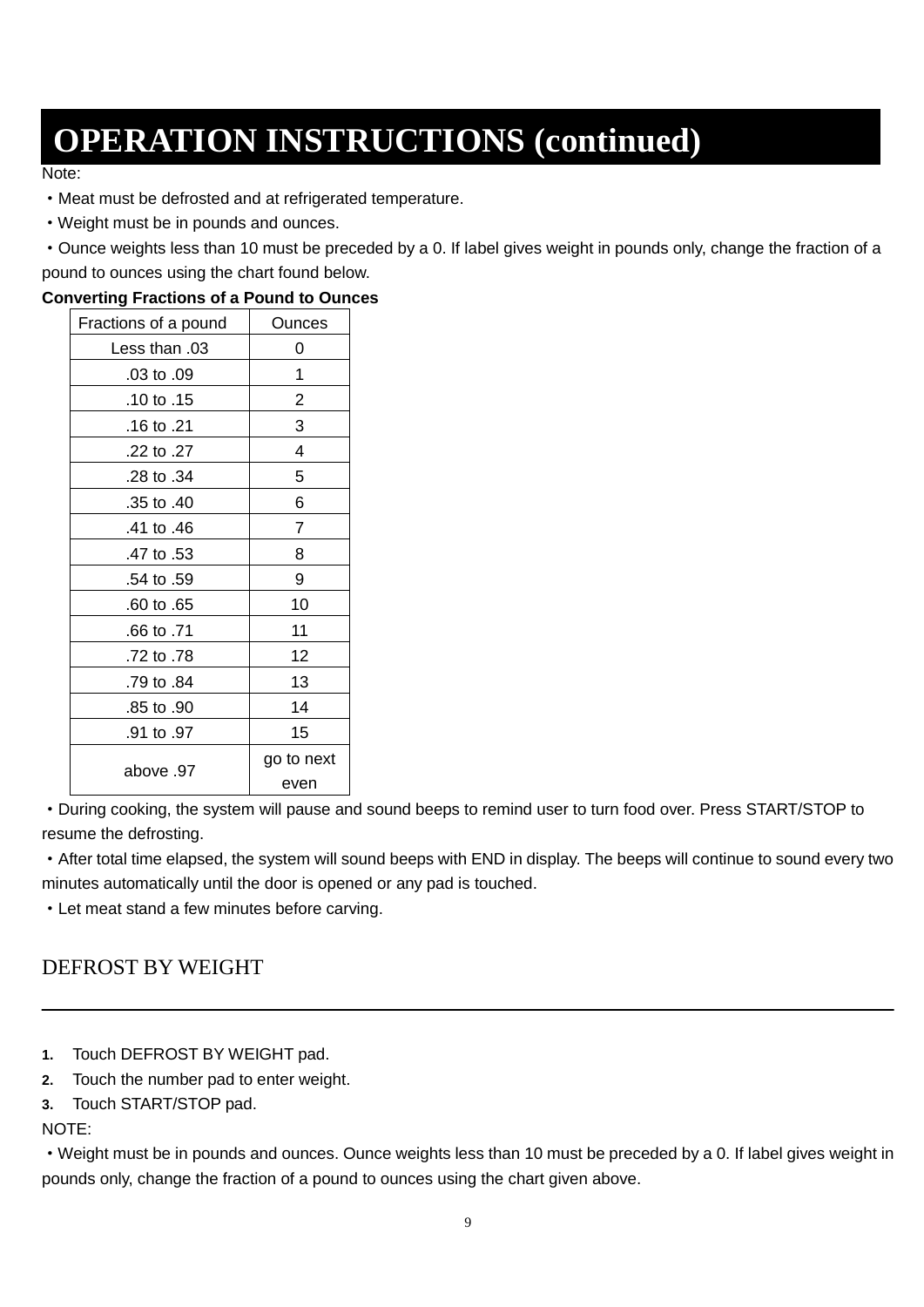·During cooking, the system will pause automatically and sound to remind users to turn food over, after that touch START/STOP to resume cooking.

·You can set the weight from 1 oz. to 5 lbs.16 oz.

#### $+30$  SEC

1. Use this feature to program the oven to microwave food at 100% power conveniently.

Press +30 SEC in quick succession to set the cooking time (each press for 30 seconds, and up to 99 minutes and 30 seconds). The oven will start automatically.

2. +30 SEC allows you to add an extra minute to the current cooking cycle at the current cooking program. You can also use it to extend cooking time in multiples of 30 seconds, up to 99 minutes and 30 seconds.

NOTE: To extend cooking time in multiples of 30 seconds, touch +30 SEC repeatedly during microwave cooking.

#### SETTING CHILD LOCK

The safety lock prevents unsupervised operation by children.

To set, press and hold RESET for 3 seconds. LOCK is indicated on the display.

To cancel, press and hold RESET for 3 seconds. LOCK indication disappears.

#### POPCORN

**1.** Touch POPCORN.

POPCORN automatically sets the cooking time for a 3.5 oz. bag of microwave popcorn.

**2.** Touch START/STOP.

NOTE:

· To change the preset POPCORN time: Touch POPCORN twice. ENTER TIME appears in display. Touch number pads to enter minutes and seconds. Touch START/STOP. This new cooking time will remain whenever you use the POPCORN setting.

#### BEVERAGE

#### **For cups (5 to 7 oz./each):**

- **1.** Touch BEVERAGE once.
- **2.** Enter number of cups by touching number pads from 1 to 4.
- **3.** Touch START/STOP.

#### **For the larger coffee mugs (9 to 11 oz./each):**

- **1.** Touch BEVERAGE twice.
- **2.** Enter number of mugs by touching number pads from 1 to 4.
- **3.** Touch START/STOP.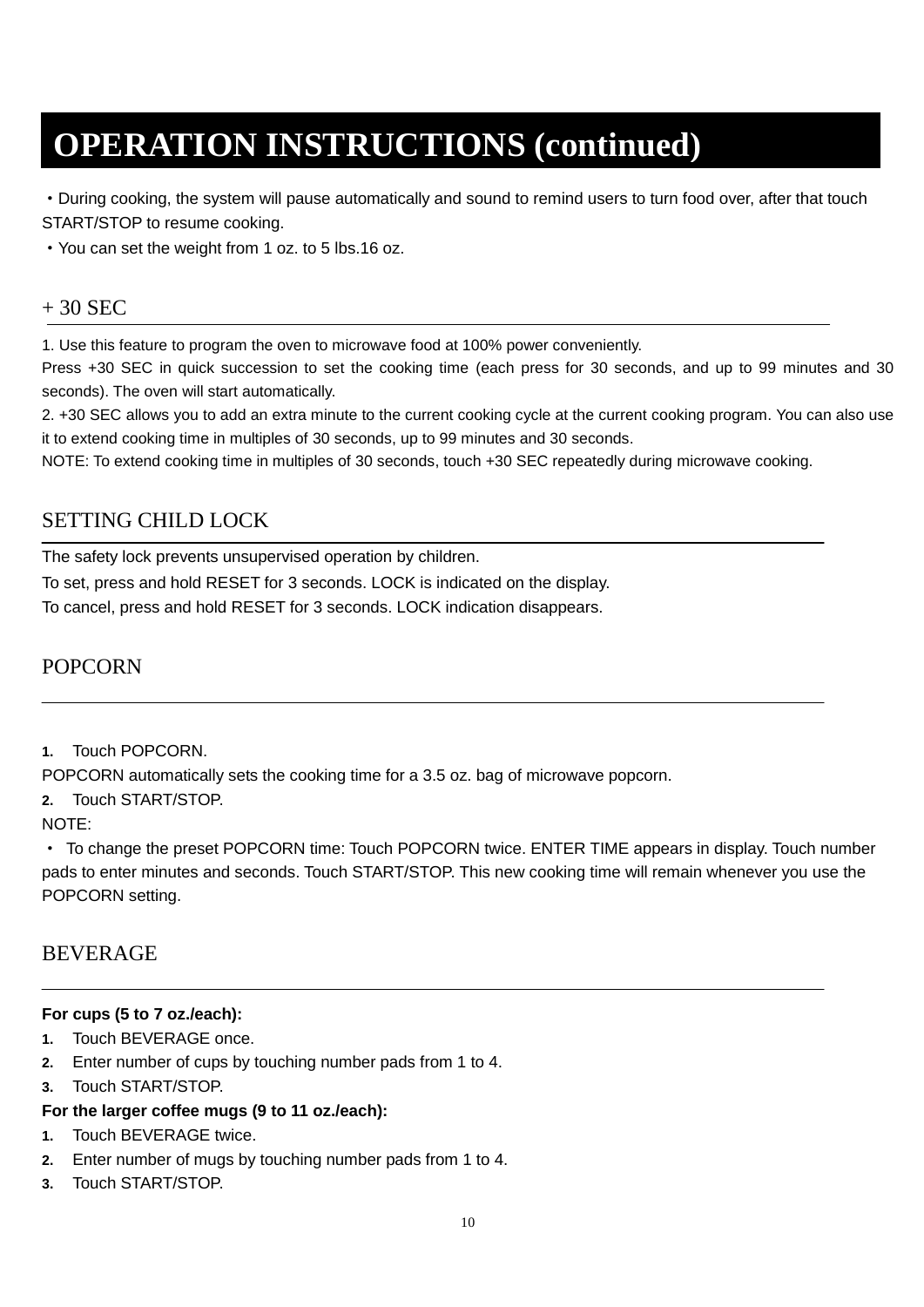#### REHEAT

- **1.** Press the REHEAT button.
- **2.** Press START/STOP to start.

#### PIZZA

#### **Reheating a slice of pizza:**

- **1.** Touch PIZZA once.
- **2.** Touch START/STOP.

#### **Heating a whole pizza:**

- **1.** Touch PIZZA twice.
- **2.** Touch START/STOP.

#### POTATO

#### **For potatoes (4 to 6 oz./each):**

- **1.** Touch POTATO once.
- **2.** Enter number of potatoes by touching number pads from 1 to 4.
- **3.** Touch START/STOP.

#### **For the large potatoes (8 to 10 oz./each):**

- **1.** Touch POTATO twice.
- **2.** Enter number of potatoes by touching number pads from 1 to 4.
- **3.** Touch START/STOP.

#### FROZEN DINNER

#### **For one or two small (7-9 oz.) frozen dinners:**

- **1.** Touch FROZEN DINNER once.
- **2.** For 1 entree or 2 entrees, touch the number pad "1" or "2".
- **3.** Touch START/STOP pad.

#### **Microwaving larger (10-12 oz.) frozen dinners:**

- **1.** Touch FROZEN DINNER twice.
- **2.** For 1 entree or 2 entrees, touch the number pad "1" or "2".
- **3.** Touch START/STOP pad.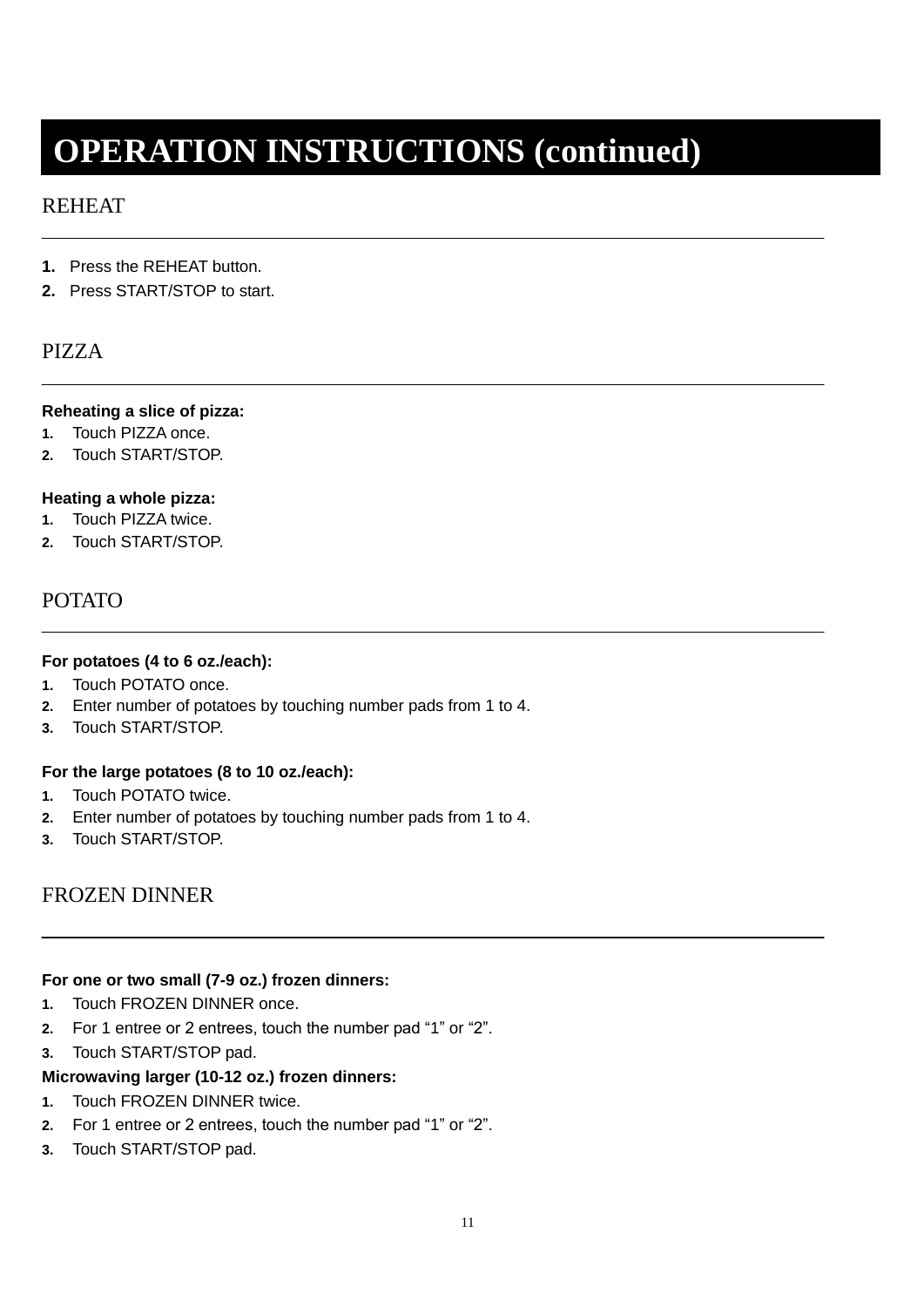# **COOKING UTENSILS GUIDE**

This section lists which utensils can be used in this microwave, which have limited use for short periods, and which should not be used in this microwave.

### RECOMMENDED

**Microwave browning dish** -- Use to brown the exterior of small items such as steaks, chops, or pancakes. Follow the directions provided with your browning dish.

**Microwaveable plastic wrap** -- Use to retain steam. Leave a small opening for some steam to escape and avoid placing it directly on the food.

**Paper towels and napkins** -- Use for short-term heating and covering; these absorb excess moisture and prevent splattering. Do not use recycled paper towels which may contain metal and could ignite.

**Glass and glass-ceramic bowls and dishes** -- Use for heating and cooking.

**Paper plates and cups** -- Use for short-term heating at low temperatures. Do not use recycled paper which may contain metal and could ignite.

**Wax paper** -- Use as a cover to prevent splattering.

**Thermometers** -- Use only those labeled "Microwave Safe" and follow all directions. Check the food in several places. Conventional thermometers may be used on microwaved food once the food has been removed from the microwave.

#### LIMITED USE

**Aluminum foil** -- Use narrow strips of foil to prevent overcooking exposed areas. Using too much foil can damage your microwave, so be careful. Keep 1" between foil and microwave cavity.

**Ceramic, porcelain, and stoneware** -- Use these if they are labeled "Microwave Safe". If they are not labeled, test them to make sure they can be used safely.

**Plastic** -- Only use if labeled "Microwave Safe". Other plastics may melt.

### NOT RECOMMENDED

**Glass jars and bottles** -- Regular glass is too thin to be used in a microwave. It can shatter and cause damage and injury.

**Paper bags** -- These are a fire hazard, except for popcorn bags that are designed for microwave use.

**Styrofoam plates and cups** -- These can melt and leave unhealthy residue on food.

**Plastic storage and food containers** -- Containers such as margarine tubs can melt in the microwave.

**Metal utensils** -- These can damage your microwave. Remove all metal before cooking.

Note:

 Should you wish to check if a dish is safe for microwaving, place the empty dish in the microwave and microwave on high for 30 seconds. A dish that becomes very hot should not be used.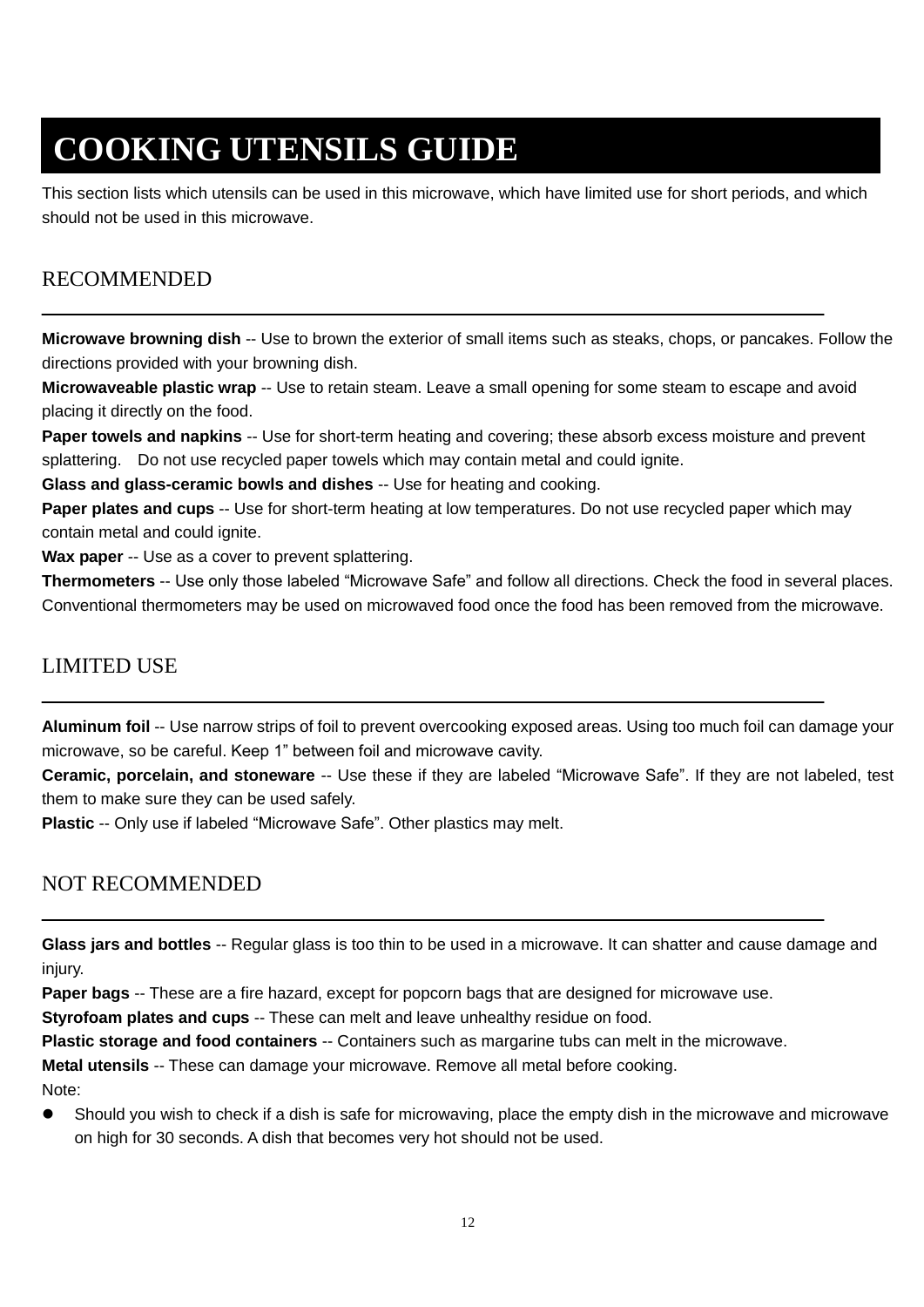# **COOKING TECHNIQUES**

Your microwave makes cooking easier than conventional cooking, provided you keep these considerations in mind:

#### STIRRING

- Stir foods such as casseroles and vegetables while cooking to distribute heat evenly.
- Food at the outside of the dish absorbs more energy and heats quicker, so stir from the outside to the center.
- The microwave will turn off when you open the door to stir your food.

#### ARRANGEMENT

- Arrange evenly shaped foods, such as chicken pieces or chops, with the thicker, meatier parts towards the outside of the turntable where they receive more microwave energy.
- To prevent overcooking, place delicate areas, such as asparagus tips, towards the center of the turntable.

#### SHIELDING

- Shield food with narrow strips of aluminum foil to prevent overcooking.
- Areas that need shielding include poultry wing tips, the ends of poultry legs, and corners of square baking dishes.
- Use only small amounts of aluminum foil, as larger amounts may damage your microwave.

#### TURNING

- Turn foods over midway through cooking to expose all parts to microwave energy.
- This is especially important when cooking large foods such as roasts.

#### **STANDING**

- Foods cooked in a microwave build up internal heat and continue to cook for a few minutes after heating stops.
- Let foods stand to complete cooking, especially for foods such as cakes and whole vegetables.
- Roasts need this time to complete cooking in the center without overcooking the outer areas.
- All liquids, such as soup or hot chocolate, should be shaken or stirred when cooking is complete.
- When heating baby food, stir well after removing from microwave and test temperature before serving.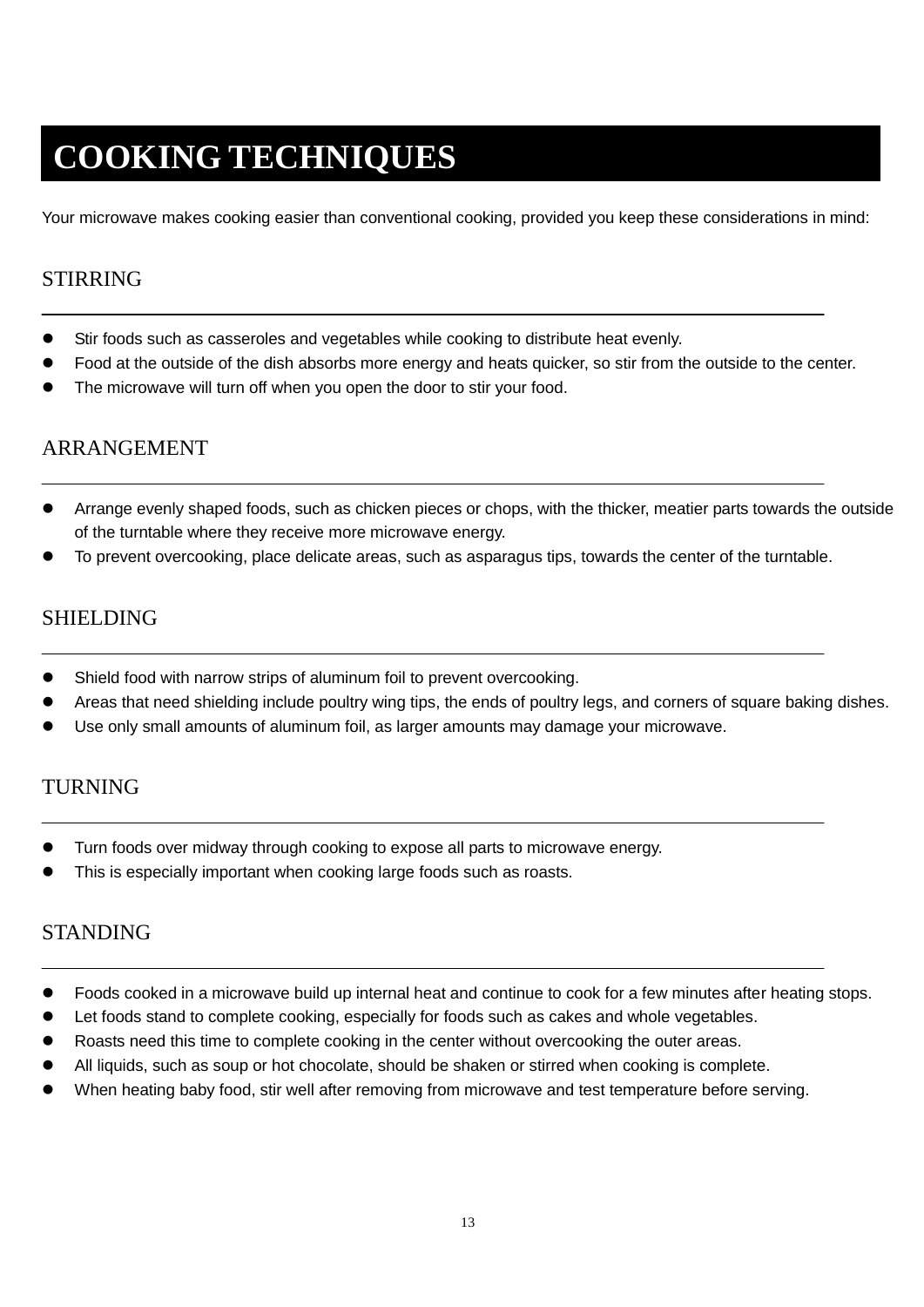# **COOKING TECHNIQUES (continued)**

## ADDING MOISTURE

- $\bullet$  Microwave energy is attracted to water molecules.
- Food that is uneven in moisture content should be covered or allowed to stand so that the heat disperses evenly.
- Add a small amount of water to dry food to help it cook.

# **CLEANING AND CARE**

- 1. Turn off the microwave and unplug the power cord from the wall when cleaning.
- 2. Keep the inside of the microwave clean. When food splatters or spilled liquids adhere to microwave walls, wipe with a damp cloth. Mild detergents may be used if the microwave gets very dirty. Avoid using spray or other harsh cleaners. They may stain, streak, or dull the door surface.
- 3. The outside of the microwave should be cleaned with a damp cloth. To prevent damage to the operating parts inside the microwave, water should not be allowed to seep into the ventilation openings.
- 4. Wipe the window on both sides with a damp cloth to remove any spills or splatters.
- 5. Do not allow the control panel to become wet. Clean with a soft, damp cloth. When cleaning the panel, leave the microwave door open to prevent it from accidentally turning on.
- 6. If steam accumulates inside or around the outside of the door, wipe with a soft cloth. This may occur when the microwave is operated under high humidity. This is normal.
- 7. It may be necessary to remove the glass tray for cleaning. Wash the tray in warm, soapy water or in a dishwasher. The roller ring and microwave floor should be cleaned regularly to avoid excessive noise. Wipe the bottom surface of the microwave with a mild detergent.
- 8. The roller ring may be washed in mild, soapy water or in a dishwasher. When removing the roller ring, be sure to replace it in the proper position.
- 9. Remove odors from your microwave by combining a cup of water with the juice and skin of one lemon in a microwaveable bowl. Microwave for 5 minutes. Wipe thoroughly and dry with a soft cloth.
- 10. If the light bulb burns out, please contact customer service (1-866-321-9509) to have it replaced.
- 11. The microwave should be cleaned regularly and any food deposits should be removed. Failure to maintain the microwave in a clean condition could lead to deterioration of surfaces that could adversely affect the life of the unit and could possibly result in a hazardous situation.
- 12. Please do not dispose of this appliance into a regular garbage receptacle. Please check to see where you can dispose such appliances.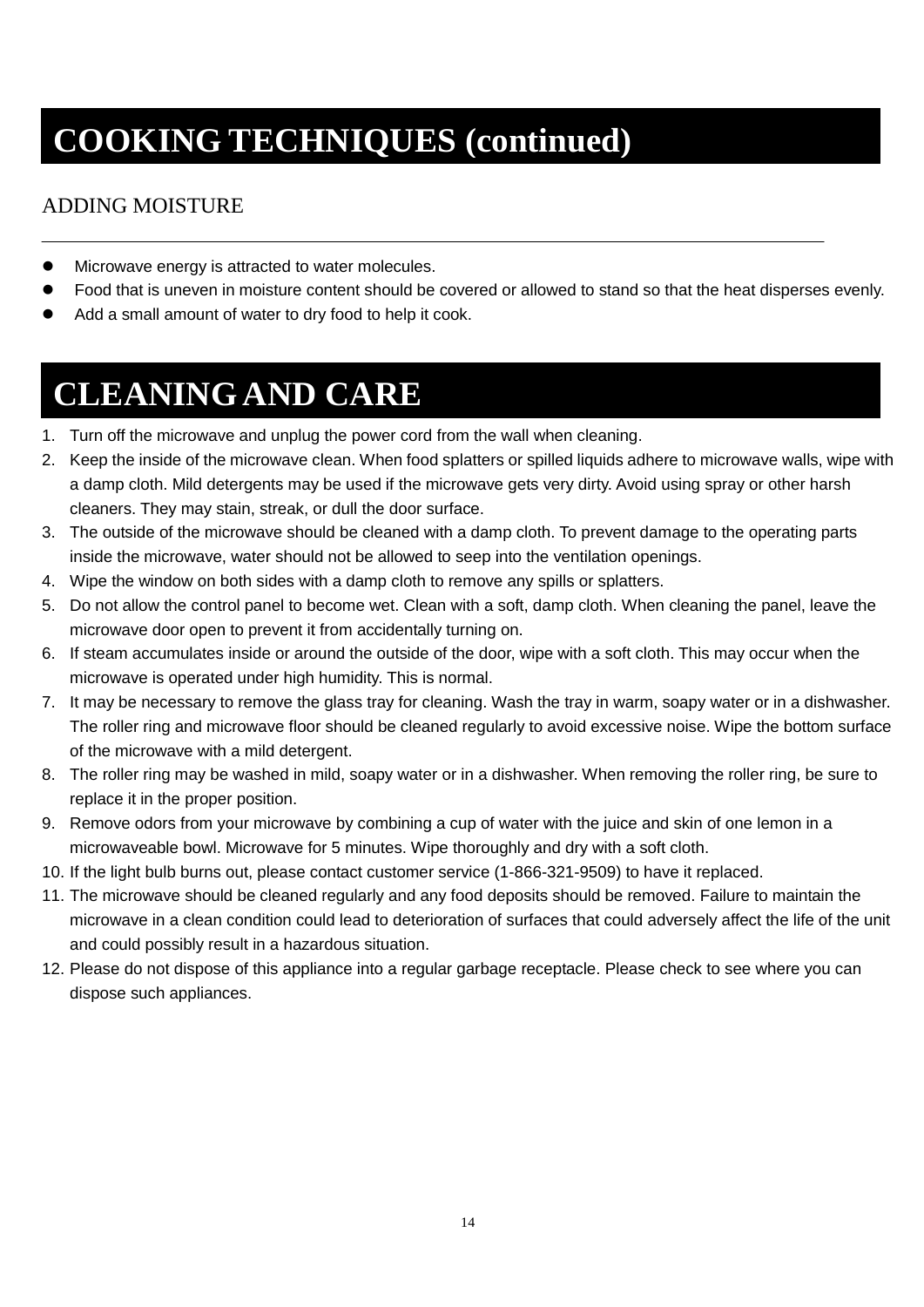# **BEFORE CALLING FOR SERVICE**

Before asking for service, please check each item below:

- Check to ensure the microwave is plugged in securely. If not, remove the plug from the outlet, wait 10 seconds, and plug it in again securely.
- Check for a blown circuit fuse or a tripped main circuit breaker. If these seem to be operating properly, test the outlet with another appliance.
- Check to ensure the control panel is programmed correctly and the timer is set.
- Check to ensure the door is securely closed, engaging the door safety lock system. If the door is not properly closed, the microwave energy will not flow inside.

## **SPECIFICATIONS**

| <b>Power Consumption</b>       | 120V~60Hz, 1350W                         |
|--------------------------------|------------------------------------------|
| Output                         | 900W                                     |
| <b>Operation Frequency</b>     | 2450MHz                                  |
| Outside Dimensions (HxWxD)     | 11 1/16 $\times$ 19 $\times$ 14 5/16 in. |
| Oven Cavity Dimensions (HxWxD) | 8 11/16 x 13 3/8 x 12 5/8 in.            |
| Oven Capacity                  | 0.9 cu. ft.                              |
| <b>Cooking Uniformity</b>      | <b>Turntable System</b>                  |
| Net Weight                     | Approx. 30 lbs.                          |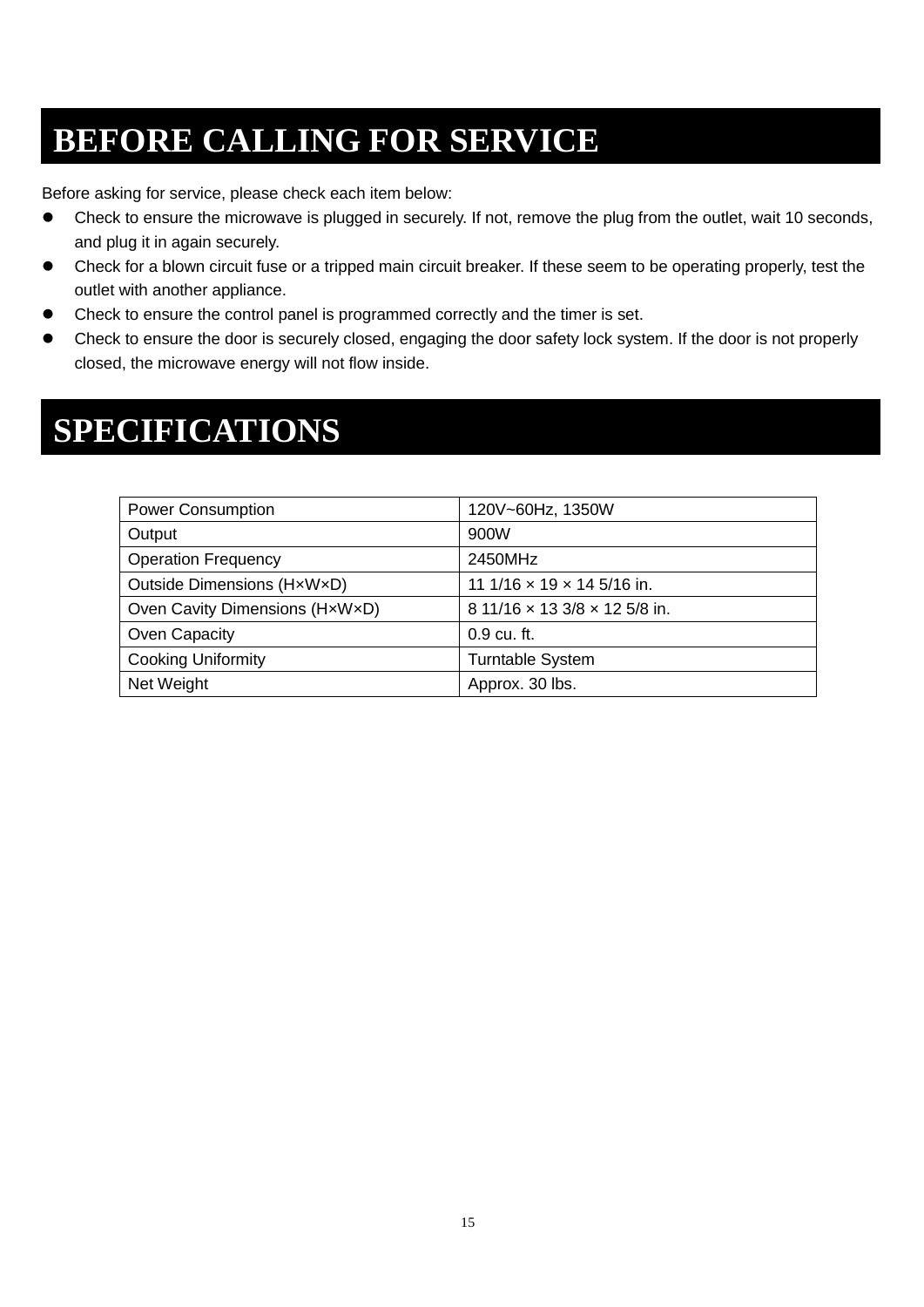#### **ONE YEAR LIMITED WARRANTY**

This product carries a warranty that it will be free from defects in material and workmanship for a period of one year from the date of purchase. This warranty is valid for the original retail purchaser from the date of initial retail purchase and is not transferable. Keep your original sales receipt.

IMPORTANT: This warranty does not cover damages resulting from accident, misuse or abuse, lack of reasonable care, the affixing of any attachments not provided with the product, loss of parts, or subjecting the appliance to any but the specified voltage.(Read directions carefully.)

If service is required during the warranty period, properly pack your unit. We recommend using the original carton and packing materials. Return the product to your nearest Wal\*Mart store with the sales receipt. A replacement or refund may be offered at the discretion of Wal\*Mart. If additional assistance is needed, please contact customer assistance at: 1-866-321-9509.

Wal\*Mart expressly disclaims all responsibility for consequential damages or incidental losses caused by use of the appliance. Some states do not allow this exclusion or limitation of incidental or consequential losses so the foregoing disclaimer may not apply to you. This warranty gives you specific legal rights, and you may also have other rights which may vary from state from state to state.

#### **SAVE THIS FOR YOUR RECORDS**

RIVALTM logo is a trademark of Sunbeam Products, Inc. used under license by Wal-Mart Stores, Inc. Bentonville, AR 72716.

Made in China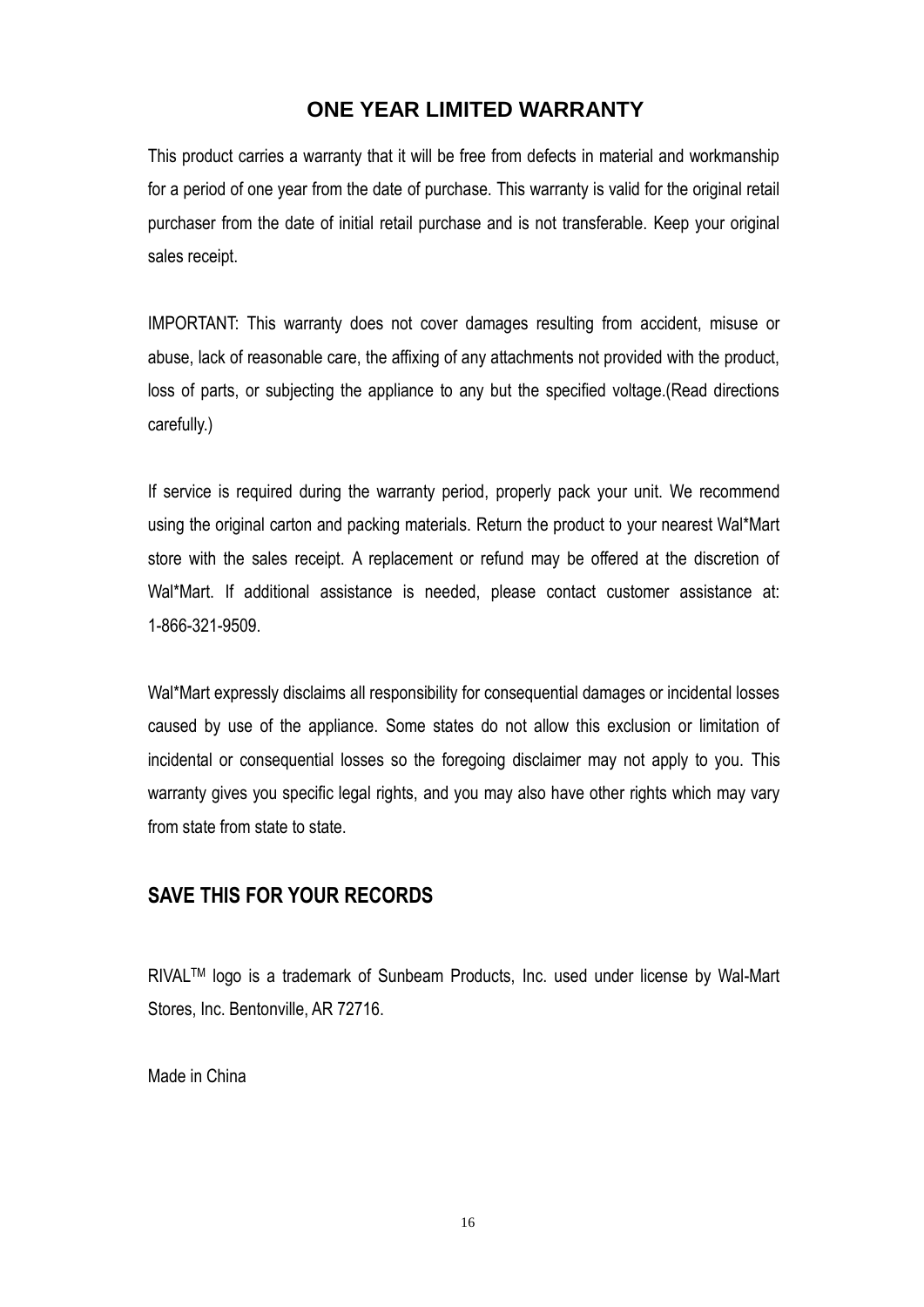© 2010 Sunbeam Products, Inc. doing business as Jarden Consumer Solutions. All rights reserved. Rival<sup>™</sup> logo is a trademark of Sunbeam Products, Inc. used under license.

For service, support and warranty information, call 1-866-321-9509.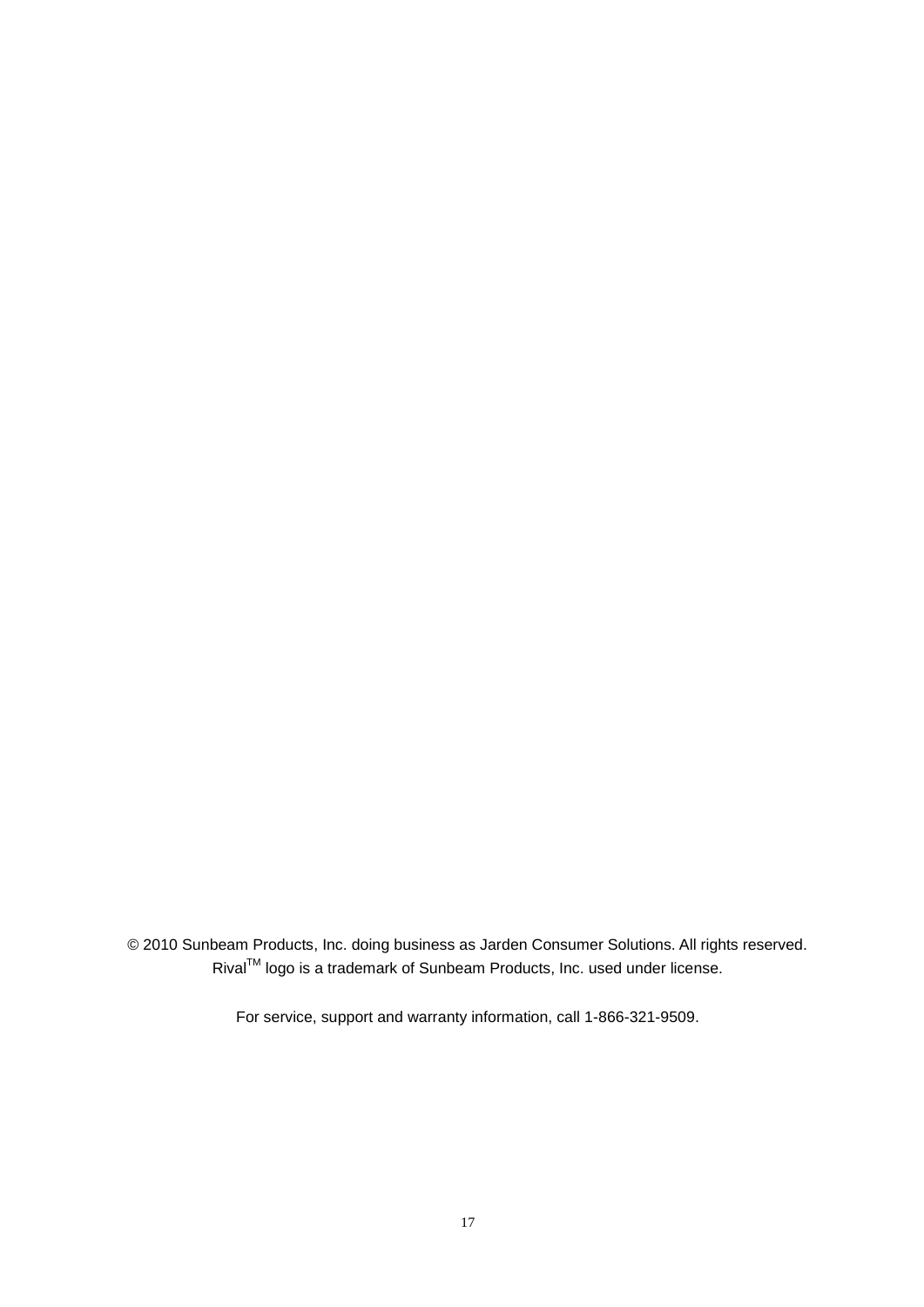



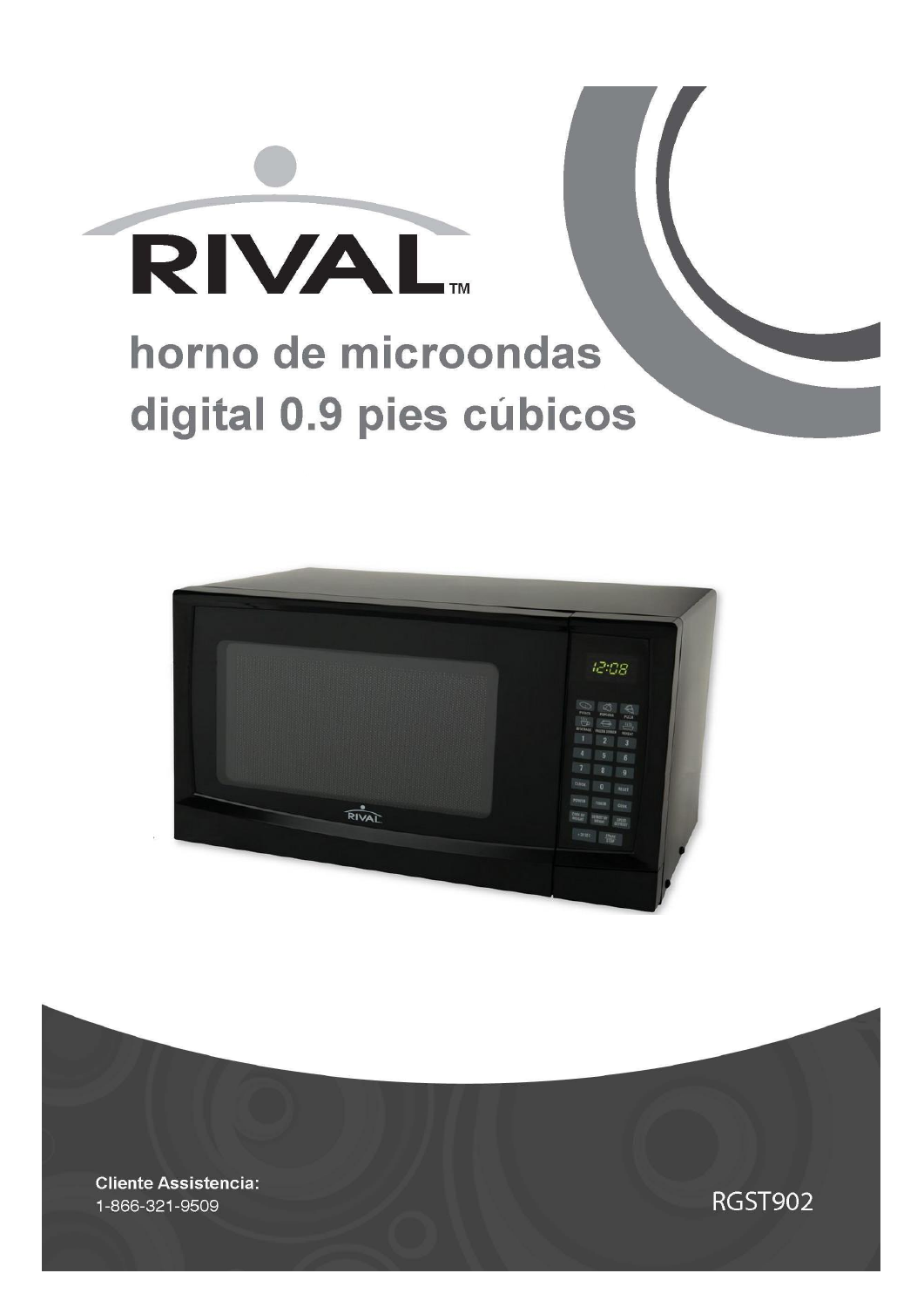# **TABLE OF CONTENTS**

| INSTRUCCIONES IMPORTANTES DE SEGURIDAD                                             | 2  |
|------------------------------------------------------------------------------------|----|
| PRECAUCIONES PARA EVITAR POSIBLES EXPOSICIONES EXCESIVAS DE ENERGIA DEL MICROONDAS | 4  |
| <b>GUÍA DE INSTALACIÓN</b>                                                         | 4  |
| INSTRUCCIONES PARA CONEXIÓN A TIERRA                                               | 4  |
| <b>GUIA DE UTENSILIOS</b>                                                          | 5  |
| <b>TÉCNICAS PARA COCINAR</b>                                                       | 6  |
| ANTES DE LLAMAR PORA SISTENCIA                                                     | 7  |
| NOMBRE DE PARTES                                                                   | 7  |
| PANEL DE CONTROL                                                                   | 8  |
| INSTRUCCIONES DE OPERACION                                                         | 9  |
| ACERCA DE " COCINA RAPIDA"                                                         | 13 |
| CUIDADO Y LIMPIEZA                                                                 | 15 |
| <b>ESPECIFICACIONES</b>                                                            | 16 |
| <b>GARANTIA</b>                                                                    | 17 |
|                                                                                    |    |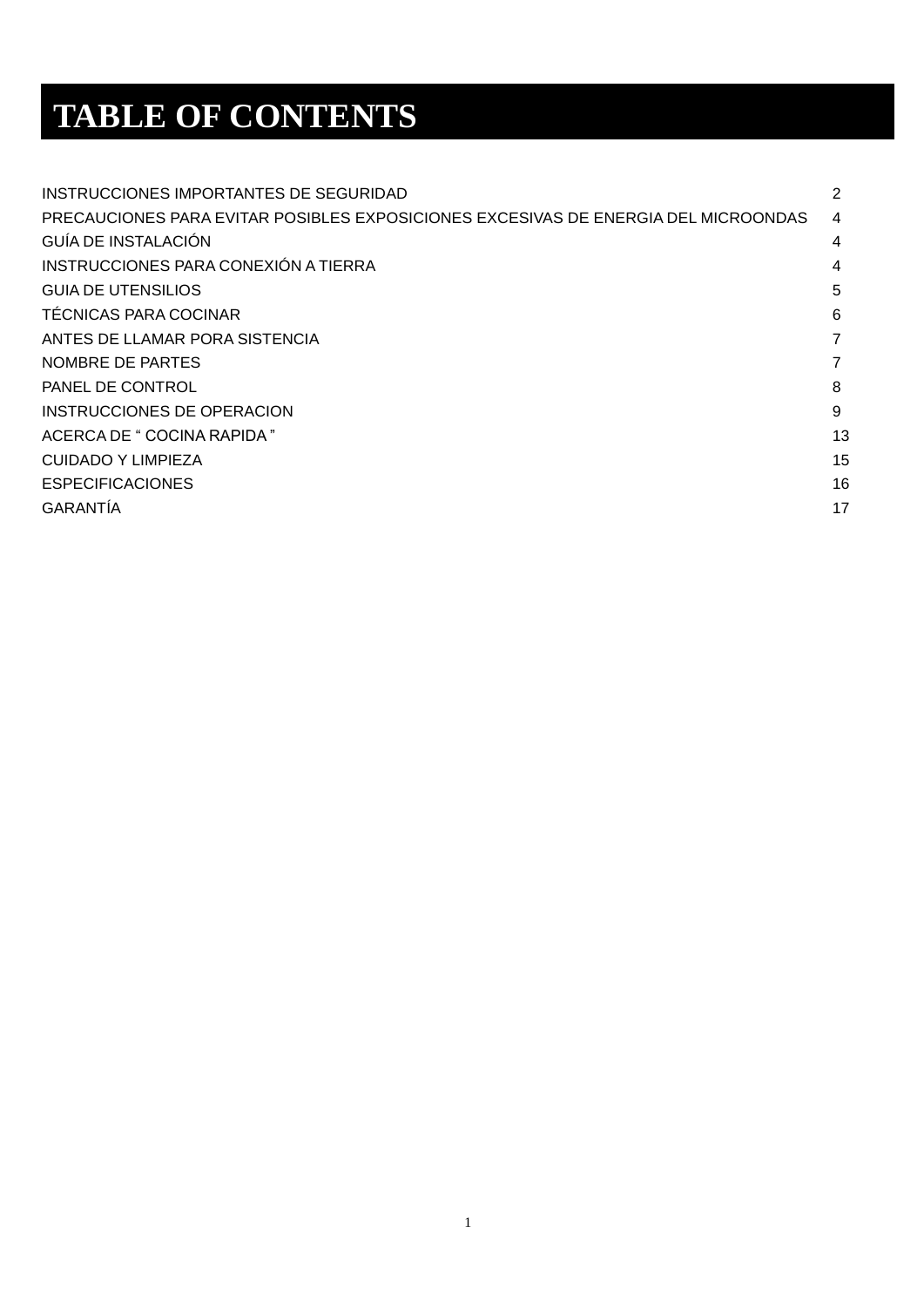## **INSTRUCCIONES IMPORTANTES DE SEGURIDAD**

Las siguientes precauciones básicas de seguridad deben ser seguidas al utilizar artefactos eléctricos: **PRECAUCIÓN**: Para reducir el riesgo de quemaduras, choques eléctricos, incendios, lesiones a personas o exposición excesiva a la energía del microondas:

- 1. Lea todas las instrucciones antes de operar el microondas.
- 2. Lea y siga las instrucciones especificas "Precauciones para evitar posibles exposiciones excesivas de energía del microondas" descritas en la pagina 4.
- 3. Seleccione una superficie nivelada que tenga suficiente espacio abierto para la ventilación del microondas. Un espacio mínimo de 3 pulgadas son requeridas entre el microondas y cualquier pared adyacente. Un lado debe estar abierto. Permita una altura mínima de 3 pulgadas arriba del microondas. No cubra o bloquee ninguna apertura del microondas. No remueva los pies de la parte inferior del microondas.
- 4. El microondas debe tocar tierra. Debe estar conectado únicamente a un tomacorrientes propiamente conectado a tierra. Vea "INSTRUCCIONES PARA CONEXIÓN A TIERRA" en la pagina 4 y 5.
- 5. Algunos productos tales como huevos enteros, envases sellados, como por ejemplo, frascos de vidrio cerrados, pueden explotar y no deben ser calentados en este microondas.
- 6. Utilice este artefacto únicamente para sus intenciones de uso descritas en este manual. No utilice químicos corrosivos o vapores en este artefacto. Este microondas fue diseñado específicamente para calentar, cocinar o secar comida. No esta diseñado para uso comercial o de laboratorio.
- 7. Como cualquier artefacto, se debe supervisar cuidadosamente cuando es utilizado por niños.
- 8. Para reducir el riesgo de incendio en la cavidad del microondas:
- 9. No sobre cocine la comida. Cuidadosamente atienda el artefacto si papel, plástico u otro material inflamable esta dentro del microondas para facilitar la tarea de cocinar.
- 10. Remueva cualquier atador metálico de las bolsas de papel plástico antes de introducirla al microondas.
- 11. Si los materiales dentro del microondas son inflamables, mantenga la puerta cerrada, apague el microondas, desconecte el enchufe o el circuito del panel de electricidad.
- 12. No utilice la cavidad para propósitos de almacenaje.
- 13. El calentamiento de bebidas en el microondas puede resultar en una erupción tardía al hervir, por lo tanto debe tener precaución cuando retire el envase.
- 14. No fría comidas en el microondas. Es muy difícil controlar la grasa que pudiera causar un riesgo de incendio.
- 15. Pinche comidas con cáscaras (pieles) gruesas tales como papas, zapallos enteros, manzanas y nueces antes de cocinar.
- 16. El contenido de biberones y frascos de bebe deben ser batidos y agitados y la temperatura debe ser verificada antes de servir para evitar quemaduras.
- 17. Utensilios de cocinar pueden ponerse calientes debido al traspaso de energía de la comida caliente. Guantes de cocina pudieran ser necesarios para agarrar los utensilios.
- 18. No tape o bloquee ninguna apertura del microondas.
- 19. No almacene o utilice este artefacto en exteriores. No utilice este producto cerca de agua, por ejemplo cerca de un fregadero, en un sótano húmedo o cerca de alguna piscina o lugares similares.
- 20. No opere este microondas si tiene el cordón de electricidad o el enchufe dañado, si no esta funcionando debidamente o si se ha caído o dañado.
- 21. No sumerja el cordón de electricidad o el enchufe en agua. Mantenga el cordón lejos de superficies calientes. No permita que el cordón cuelgue por encima de la esquina de una mesa o mostrador.

## **GUARDE ESTAS INSTRUCCIONES**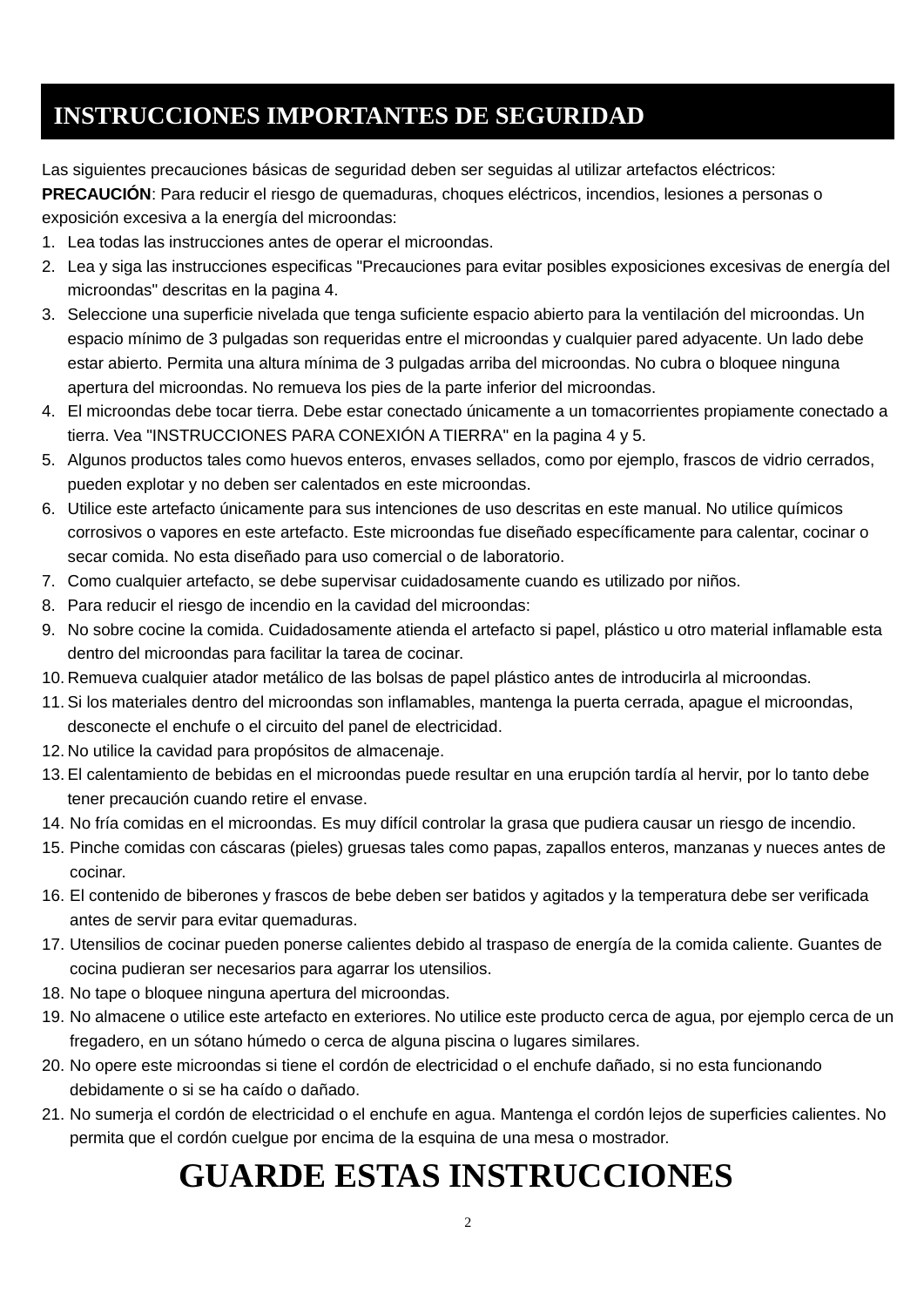## **INSTRUCCIONES IMPORTANTES DE SEGURIDAD**

- 22. Utilice termómetros que han sido diseñados únicamente para uso en microondas.
- 23. No opere ningún artefacto de cocinar o calentar debajo de este microondas.
- 24. Asegúrese de que la bandeja de vidrio y rodillo estén es su lugar cuando utilice el microondas.
- 25. PRECAUCIÓN: Es peligroso que cualquier persona, no debidamente calificada, intente reparar este artefacto en donde se tenga que remover cualquier cubierta que de protección contra la energía del microondas. De presentarse algún daño, no opere el microondas y contacte su distribuidor o un agente autorizado RIVAL.

## **GUARDE ESTAS INSTRUCCIONES**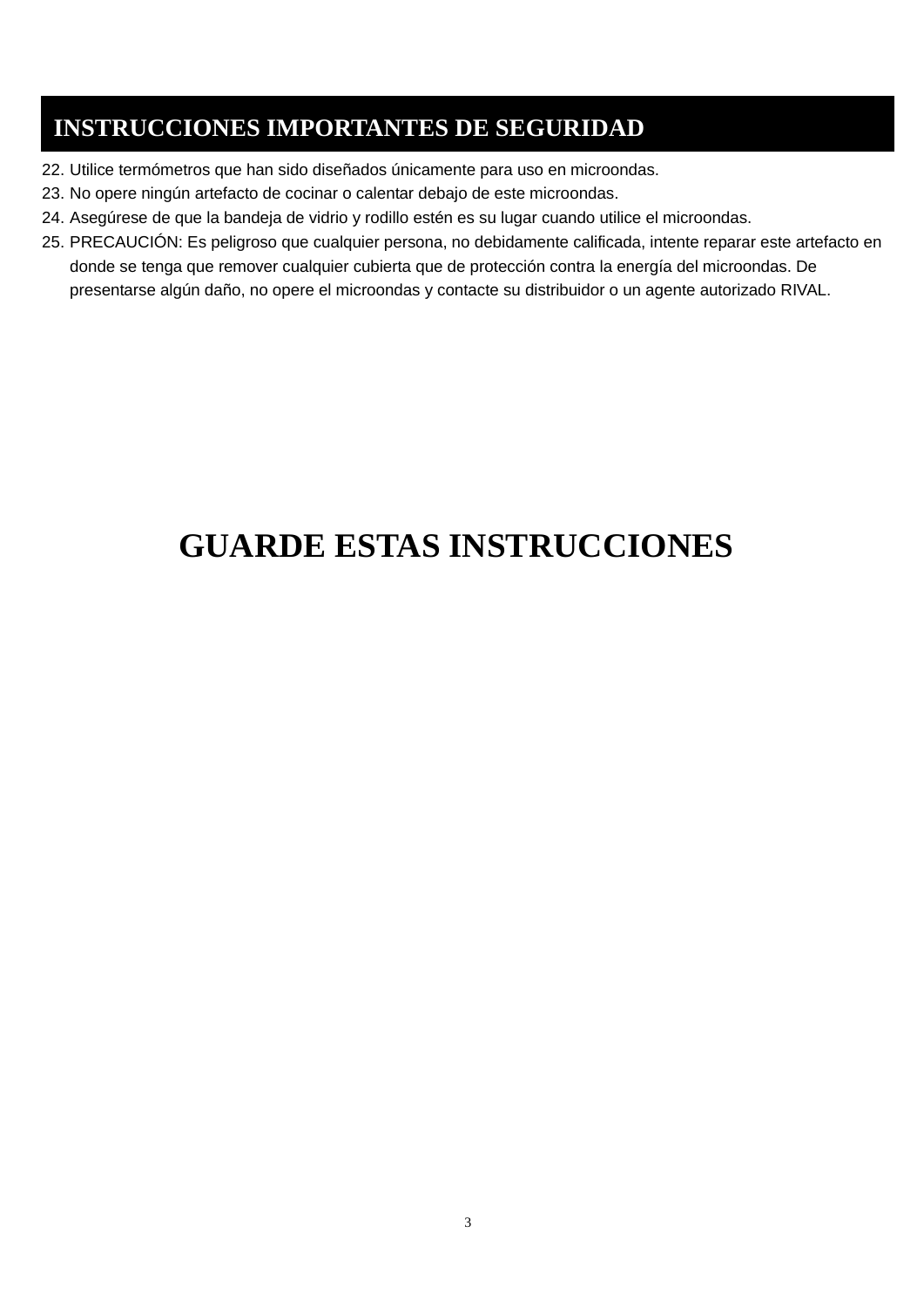## **PRECAUCIONES PARA EVITAR POSIBLES EXPOSICIONES**

## **EXCESIVAS DE ENERGIA DEL MICROONDAS**

- 1. No intente operar el microondas con la puerta abierta ya que esta operación pudiera resultar en una exposición dañina de la energía del microondas. Es importante no interferir o alterar con los mecanismos de seguridad.
- 2. No ponga ningún objeto entre la parte frontal del microondas y la puerta o permita que se acumule el sucio en las superficies selladas.
- 3. No utilice el microondas si esta dañando. Es particularmente importante que la puerta del microondas cierre debidamente y que no halla daños en:
- a) Puerta (Torcida)
- b) Bisagras o broches (rotos o sueltos)
- c) Sello de la puerta y superficies selladas
- 4. El microondas no debe ser ajustado o reparado por ninguna persona que no sea debidamente calificada.

## **GUÍA DE INSTALACIÓN**

- 1. Bandeja para dorar de microondas Utilice para dorar la parte exterior de productos pequeños como carnes, chuletas o pancakes. Siga las instrucciones que provee su bandeja para dorar.
- 2. Envoltura plásticas para microondas Utilice para retener vapor. Deje una pequeña abertura para permitir que salga un poco de vapor y evite ponerla directamente encima de la comida. Si tiene cualquier pregunta acerca de la conexión tierra o instrucciones eléctricas, para el servicio o la ayuda llame por favor 1-866-321-9509.
- 3. Papeles de toalla y servilletas Se utilizan para cocinar a corto plazo o para cubrir; Estas absorben humedad excesiva y previenen derramamientos. No utilice papeles de toalla reciclados, ya que estos pueden contener metal y se pudieran inicio.
- 4. Latos y envases de vidrio y cerámica utilícelos para calentar y cocinar.
- 5. Platos y envases de papel Utilícelos para cocinar por cortos períodos de tiempo para calentar a temperaturas bajas. No utilice papeles reciclados, ya que estos pueden contener metal y se pudieran inicio.
- 6. Papeles encerado utilice para cubrir y prevenir derramamientos.
- 7. Termómetros utilice solo los que estén fabricados para uso en el microondas y siga las instrucciones. Verifique la comida en distintos lugares. Termómetros convencionales pueden ser utilizados en comidas preparadas en el microondas una vez que esta haya sido removida del microondas.

## **INSTRUCCIONES PARA CONEXIÓN A TIERRA**

Este artefacto debe tocar tierra. En el caso de un corto circuito, el tocar tierra reduce el riesgo de choques eléctricos al proveer un cable de salida para la corriente eléctrica.

**PRECAUCIÓN**: El uso indebido del enchufe de tierra puede causar un riesgo de choque eléctrico.

#### **Requisitos eléctricos**

Los requisitos eléctricos son 120 voltios 60Hz AC, 20 amperios. Se recomienda que se provea un circuito separado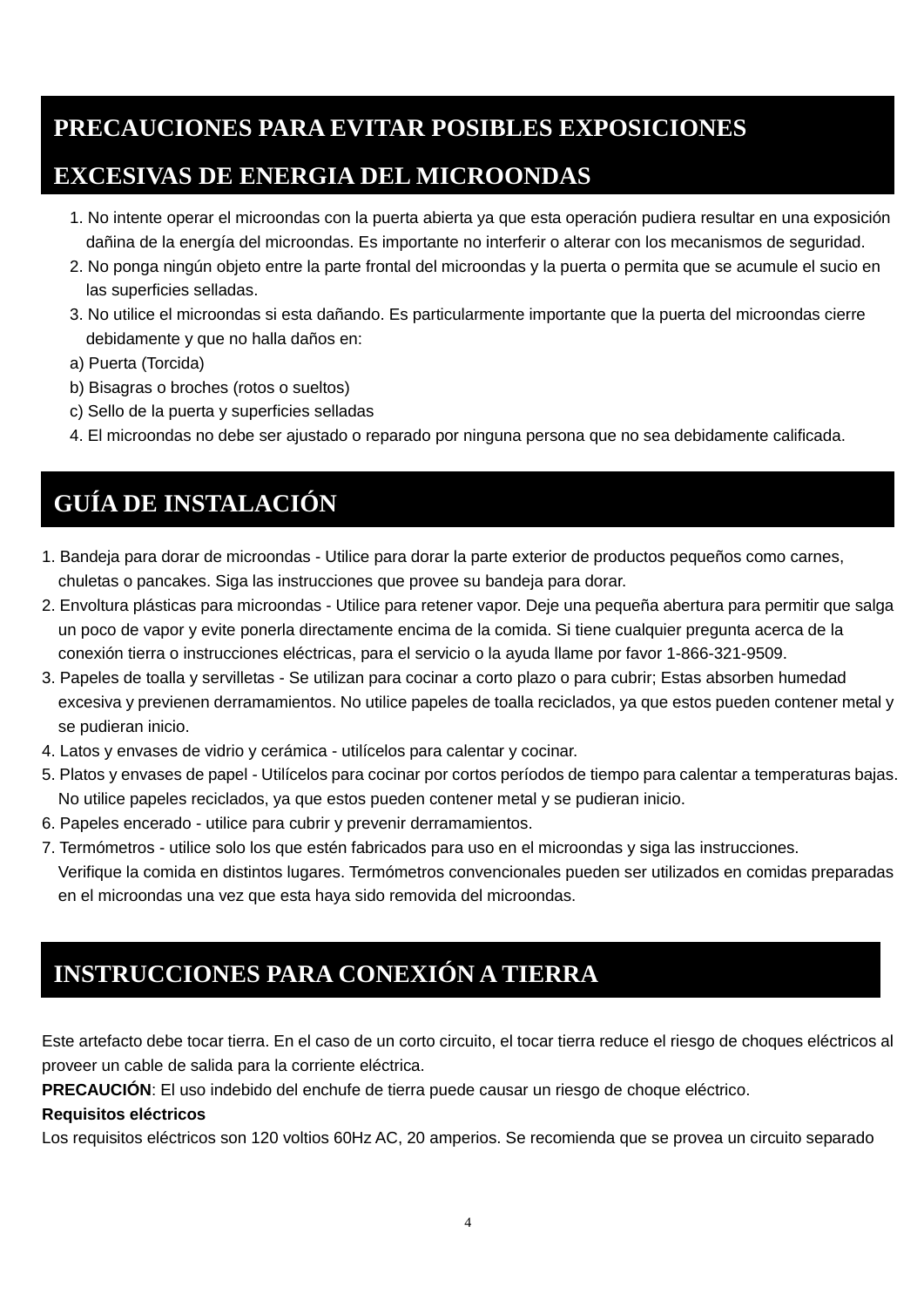que alimente al microondas. El microondas esta equipado con un enchufe para tierra de 3 dientes. Debe ser enchufado en un tomacorriente que este debidamente instalado y conectado a tierra.

#### **Cable de extensión**

Si es necesario utilizar un cable de extensión, utilice únicamente un cable de extensión que tenga 3 orificios en el enchufe conectados a tierra que pueda ser utilizado por el microondas. La calificación marcada del cable de extensión debe ser igual o mayor a la calificación del artefacto.

Notas:

1. Si tiene cualquier pregunta acerca de la conexión tierra o instrucciones eléctricas, consulte a cualquier técnico o personal autorizado.

2. RIVAL y/o el distribuidor no se hacen responsables por daños al microondas o lesiones físicas que resulten al no seguir los procedimientos de conexión eléctrica.

#### **Interferencia de Radio o TV**

Si existe alguna interferencia causada por el microondas a su radio o televisor, verifique si el microondas esta en un circuito diferente. Posicione el radio o televisor lo mas lejos posible del microondas o verifique la posición y señal de la antena receptora.

## **GUIA DE UTENSILIOS**

Esta sección lista los utensilios que pueden ser utilizados en el microondas, aquellos que pueden ser utilizados por cortos períodos de tiempo y los que no deben ser usados en el microondas.

## **USO LIMITADO**

**Papel aluminio** - utilice tiras delgadas para prevenir la sobre cocción de áreas expuestas. El uso de demasiado papel aluminio puede dañar su microondas, por lo tanto sea cuidadoso.

**Porcelana, cerámica y utensilios de piedra** - Utilice solo los que estén fabricados para uso en el microondas. De no ser así, realice pruebas para asegurarse de que puedan ser utilizados el microondas.

**Plástico** - Utilice solo los que estén fabricados para uso en el microondas. Otros plásticos se pueden derretir.

**Carrizos, madera y mimbre** - Utilice solo para calentar por períodos cortos de tiempos, como por ejemplo para calentar panecillos por pocos segundos; Canastas y fuentes pueden ser inflamables.

## **NO RACOMENDADOS**

**Jarras de vidrio y botellas** - El vidrio regular es muy delgado para ser utilizado en el microondas. Se puede astillar y causar daños y lesiones.

**Bolsas de papel** - Estas se pueden incendiar, con excepción de bolsas de palomitas de maíz que estén específicamente diseñadas para el uso con microondas.

**Vasos y platos de FOAM** - Estos se pueden derretir y pueden dejar un residuo no saludable en las comidas.

**Envases de plástico y envases de comida** - Envases tales como tubos de margarina se pueden derretir en el microondas.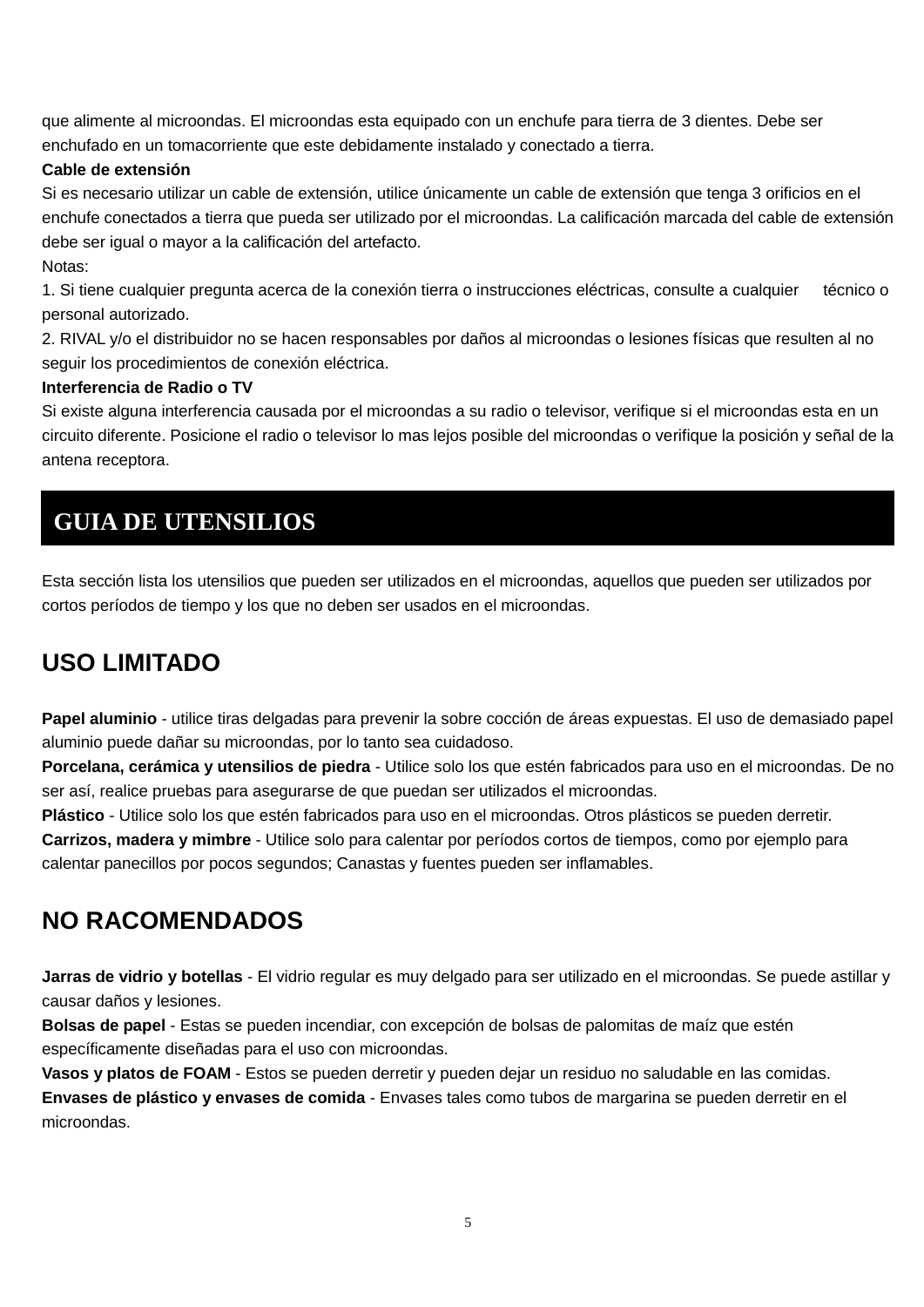## **GUIA DE UTENSILIOS**

**Utensilios de metal** - Estos pueden dañar el microondas. Retire cualquier utensilio de metal antes de cocinar. **Nota**: Si usted desea verificar si un plato es adecuado para ser utilizado en el microondas, ponga el plato vacío en el horno y enciéndalo en potencia alta por 30 segundos. Cualquier plato que se ponga demasiado caliente no debe ser utilizado.

## **TÉCNICAS PARA COCINAR**

Su microondas hace la tarea de cocinar mas sencillo que el cocinar convencionalmente, siempre y cuando usted mantenga estas consideraciones en mente:

#### **Revolver**

Revuelva comidas tales como cacerolas y vegetales mientras se están cocinando para distribuir el calor uniformemente. La comida absorbe mas energía en los bordes del plato y se calienta mas rápido, por lo tanto revuelva de los bordes hacia el centro. El microondas se apagara cuando usted abra la puerta para revolver la comida.

#### **Distribución**

Distribuya las comidas de forma irregular, tales como chuletas o piezas pollo con la parte mas gruesa y carnosa hacia los bordes del tornamesa en donde recibirán mas energía. Para prevenir sobre cocción, ubique áreas delicadas, tales como las puntas de espárragos hacia el centro del tornamesa.

#### **Protección**

Cubra la comida con tiras delgadas de papel aluminio para prevenir sobre cocción. Áreas que necesitan cobertura incluyen: puntas de las alitas y terminaciones de las patas de aves, así como las esquinas de bandejas cuadrados para cocinar. Utilice únicamente pequeñas cantidades de papel aluminio. Cantidades grandes pueden dañar el microondas.

#### **Voltear**

Voltee la comida durante la mitad del tiempo de cocción par exponer todas sus partes a la energía del microondas. Esto es particularmente importante con comidas grandes tales como asados.

#### **Cocción**

Las comidas cocinadas en el microondas almacenan calor interno y continúan cocinándose por algunos minutos después de haber terminado el tiempo de cocción. Deje la comida asentada hasta que se complete la cocción, especialmente comidas como pasteles y vegetales enteros. Los asados necesitan de este tiempo para terminar su cocción por la parte de adentro sin sobre cocinar la parte exterior. Todos los líquidos, tales como sopas o chocolates calientes deben ser revueltos o batidos después de haberse calentado. Deje reposar por un momento antes de servir. Cuando caliente comida para bebes, revuelva bien y verifique la temperatura antes de servir.

#### **Humidificando**

La energía de microondas atrae las partículas de agua. Comidas que no están humedecidas uniformemente deben ser cubiertas o deben dejarse reposar para que la energía se disperse de manera uniforme. Añada un poco de agua a comidas secas para ayudar su cocción.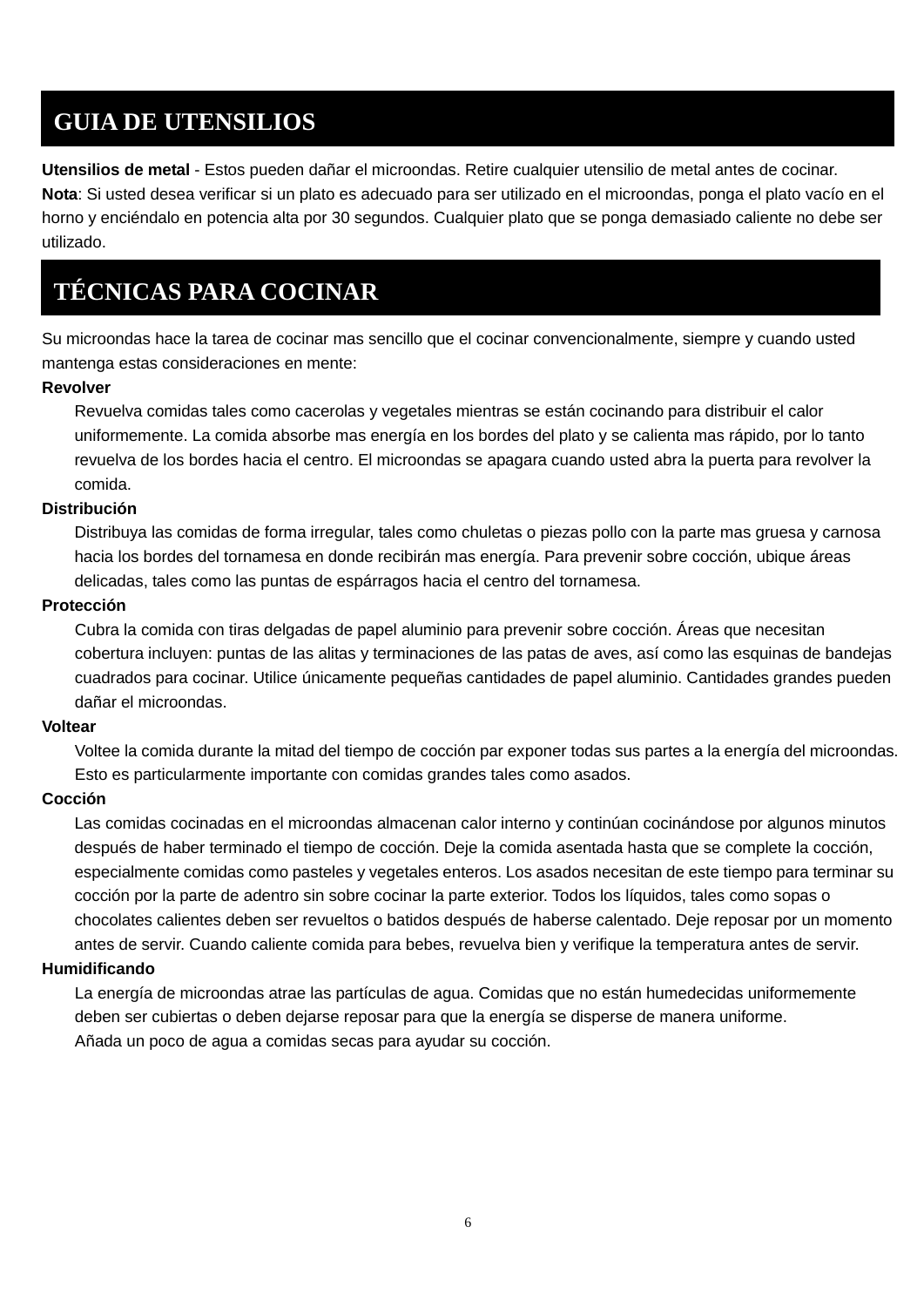## **ANTES DE LLAMAR PORA SISTENCIA**

Si este microondas no opera correctamente:

A. Verifique si el horno esta conectado debidamente. Si no lo esta, remueva el enchufe del tomacorrientes, espere 10 segundos y vuélvalo a enchufar.

B. Verifique si hay algún fusible quemado o si hay algún circuito principal desconectado. Si estos aparentan estar funcionando correctamente, pruebe el tomacorrientes con otro artefacto.

C. Verifique si el panel de control esta programado correctamente y que este puesto el cronometro.

D. Verifique que la puerta este debidamente cerrada y que este enganchada con el sistema de seguros del microondas. De lo contrario, la energía del microondas no circulara en el microondas.

SI NADA DE LO ARRIBA MENCIONADO ARREGLA EL PROBLEMA, ENTONCES CONTACTE A UN PERSONAL CALIFICADO. NO INTENTE ARREGLAR EL MICROONDAS USTED MISMO.

## **NOMBRE DE PARTES**



- 1. Seguro de la puerta
- 
- 3. Rodille de anillo
- 4. Eje giratorio
- 5. Botón de apertura
- 6. Panel de control
- 7. Orificios de ventilación
- 8. Bandeja de vidrio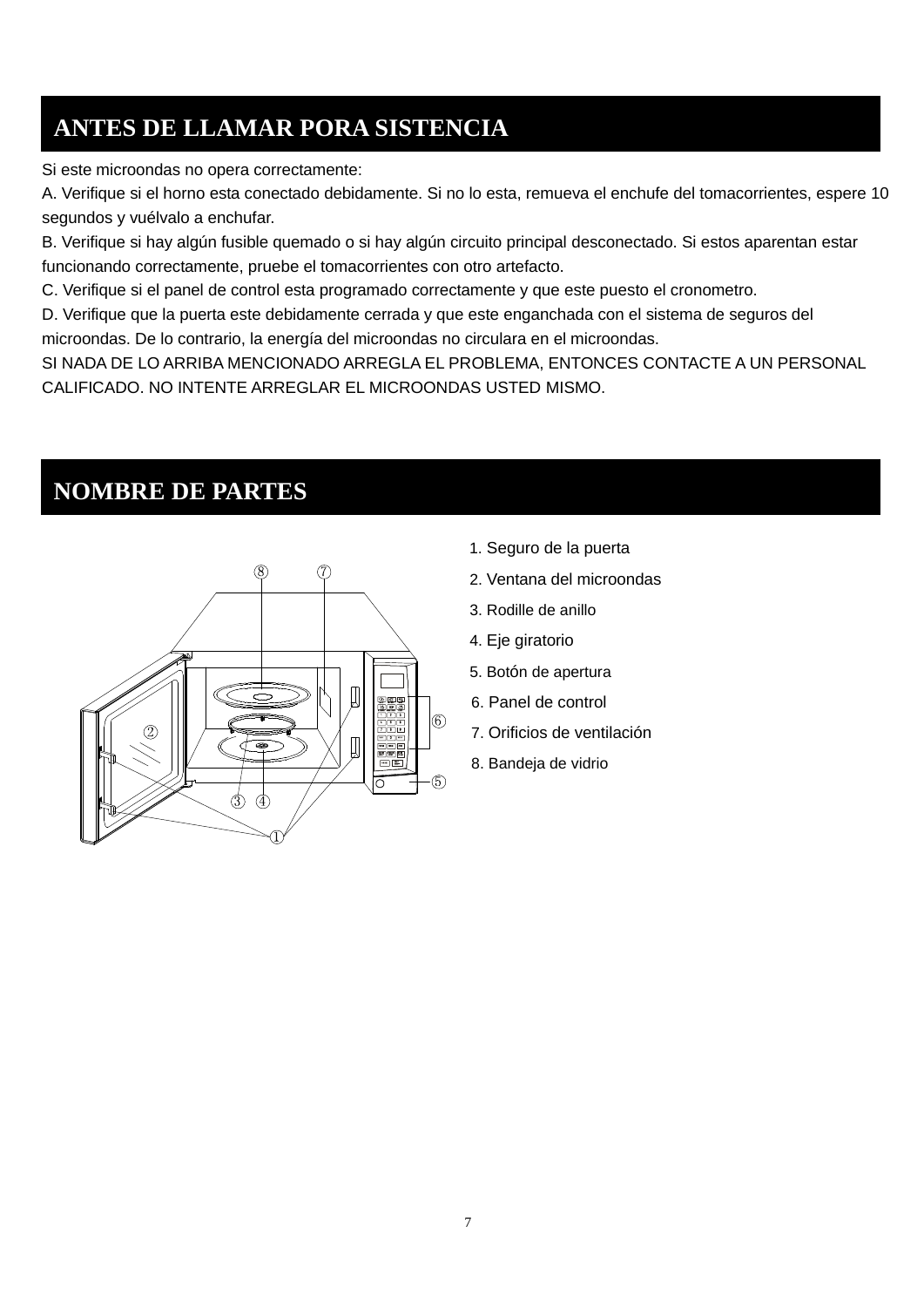## **PANEL DE CONTROL**



#### **DESPLIEGUE**

Indicadores del tiempo de cocción, de potencia y de reloj son mostrados.

#### **PALOMITAS, PAPA HORNEADA, PIZZA, BEBIDAS, COMIDA CONGELADA, RECALENTAR**

Le permite recalentar o cocinar comidas automáticamente sin tener que programar el nivel de potencia o el tiempo de cocción.

#### **POTENCIA**

Utilice para poner el nivel de potencia.

#### **TIEMPO**

Usted puede utilizar la función de cronometro independientemente aun cuando se este cocinando comida en el horno.

#### **COCINAR**

Cocine en un nivel de potencia por un tiempo determinado y luego el microondas se cambiara automáticamente a otro nivel de potencia para el resto de la cocción.

#### **COCINAR POR PESO**

Presione para ingresar el peso de la carne con precisión . El microondas automáticamente programa el tiempo de cocción y el nivel de potencia.

#### **DESCONGELAR POR PESO**

Presiones para programar el peso de la comida que va a ser descongelada; microondas automáticamente programa el tiempo de descongelación y el nivel de potencia.

#### **DESCONGELAR RAPIDO**

Presione para ajustar el tiempo de descongelación; el microondas divide automáticamente el tiempo de descongelación en períodos que se alternan entre tiempos de descongelación y reposo al prenderse y apagarse cíclicamente.

#### **NUMEROS (0-9)**

Presione para ajustar el tiempo o pesos

#### **RELOJ**

Presione para programar el reloj.

#### **BORRAR**

Cancela todas las programaciones anteriores si se presiona antes de que comience la cocción.

#### **30 SEC**

Utilice esta función para programar el horno de microondas a la alimentación a 100% de potencia o pulse para agregar 30 segundos durante el programa de cocina.

#### **INICIAR / DETENER**

Presione para inicio o parar la cocción.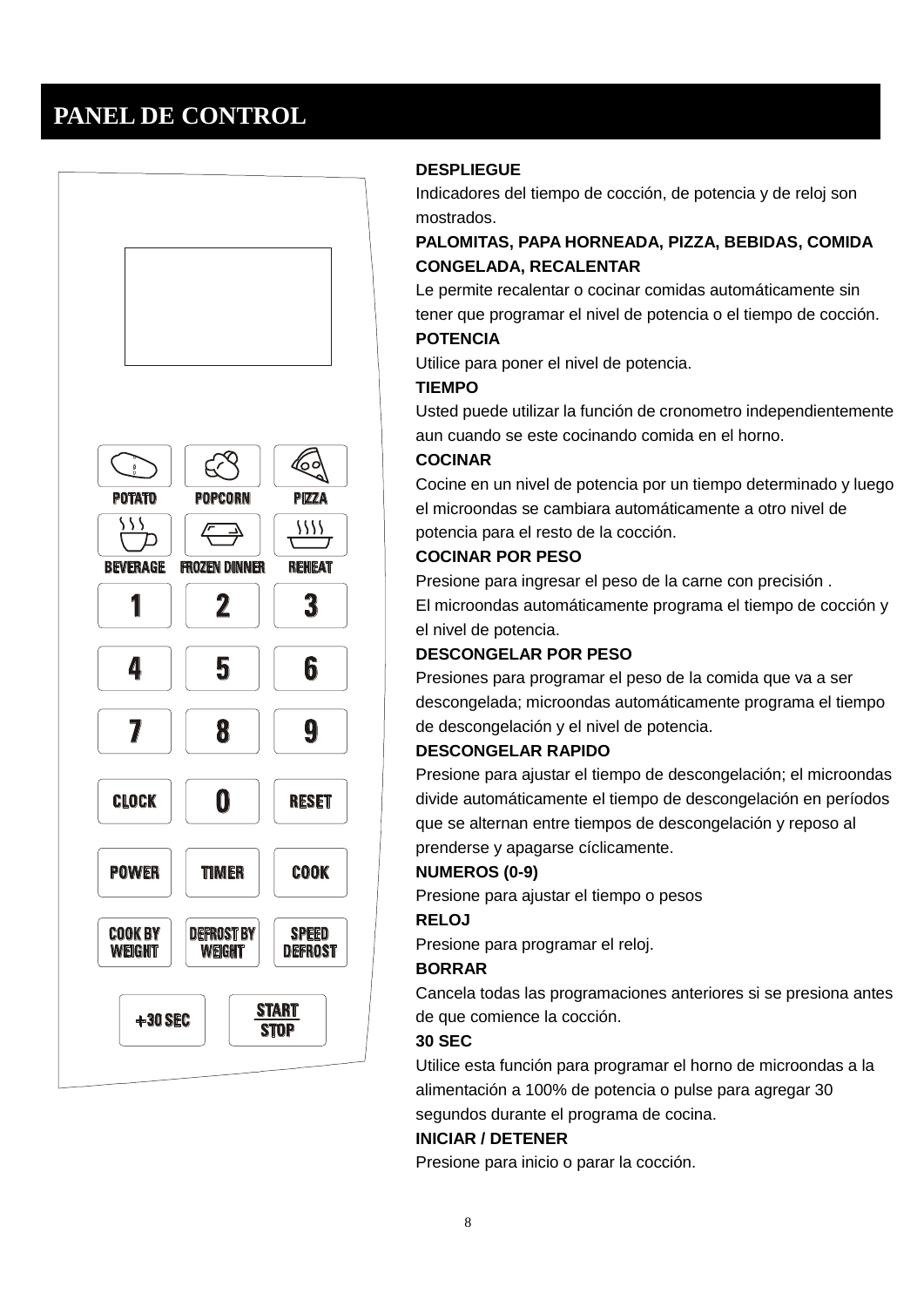Sonido "Beep" durante los ajustes del microondas

UN BEEP: El horno acepta la entrada.

DOS BEEPS: El horno no acepta la entrada, Verifique e inténtelo otra vez.

## **AJUSTANDO EL RELOJ**

- 1. Presione la tecla RELOJ.
- 2. Utilice las teclas de números para introducir la hora correcta. Debe presionar por lo menos tres teclas para establecer la hora (uno para la hora y dos para los minutos).
- 3. Presione la tecla de RELOJ nuevamente.

#### **NOTA:**

Este reloj consta de 12 horas. Cuando el horno es conectado por primera vez o cuando se restablezca la corriente aparecerá en el despliegue INGRESE LA HORA, Si usted prefiere que el reloj no se muestre, presiones la tecla de borrar. Puede ver la hora mientras se este cocinando presionando la tecla de RELOJ.

## **AJUSTANDO EL CRONOMETRO DEL MICROONDAS**

- 1. Presione la tecla de TIEMPO.
- 2. Introduzca la cantidad de tiempo que necesite presionando las teclas de números. Los dígitos de tiempo están en minutos y segundos de izquierda a derecha. Establezca un digito (5 para 5 segundos), hasta 4 dígitos (2405 para 24 minutos y 5 segundos).
- 3. Presione la tecla INICIAR/DETENER.

#### **NOTA:**

El cronometro regresivo puede ser visto 3 segundos antes de que el despliegue se regrese al reloj o al tiempo de cocción.

Presione TIEMPO y luego presione BORRAR para cancelar el cronometro durante el proceso de cronometraje.

## **AJUSTANDO LOS TIEMPOS DE COCCIÓN Y LOS NIVELES DE POTENCIA**

#### A. Cocción de un solo paso

- 1. Utilice las teclas de números para seleccionar el tiempo de cocción. Usted puede seleccionar el tiempo de cocción desde un segundo hasta 99 minutos y 99 segundos. Si esta seleccionando un tiempo mayor a un minuto, debe introducir números para ambos (Minutos & segundos.) Por ejemplo: para establecer 20 minutos, introduzca 2, 0, 0, 0.
- 2. Si usted quiere seleccionar un nivel de potencia diferente a 100%, presione POTENCIA, luego utilice las teclas de números para introducir el nivel de potencia. Usted puede establecer el nivel de potencia de 1 a 9.
- 3. Presione la tecla de INICIAR/DETENER para comenzar a cocinar.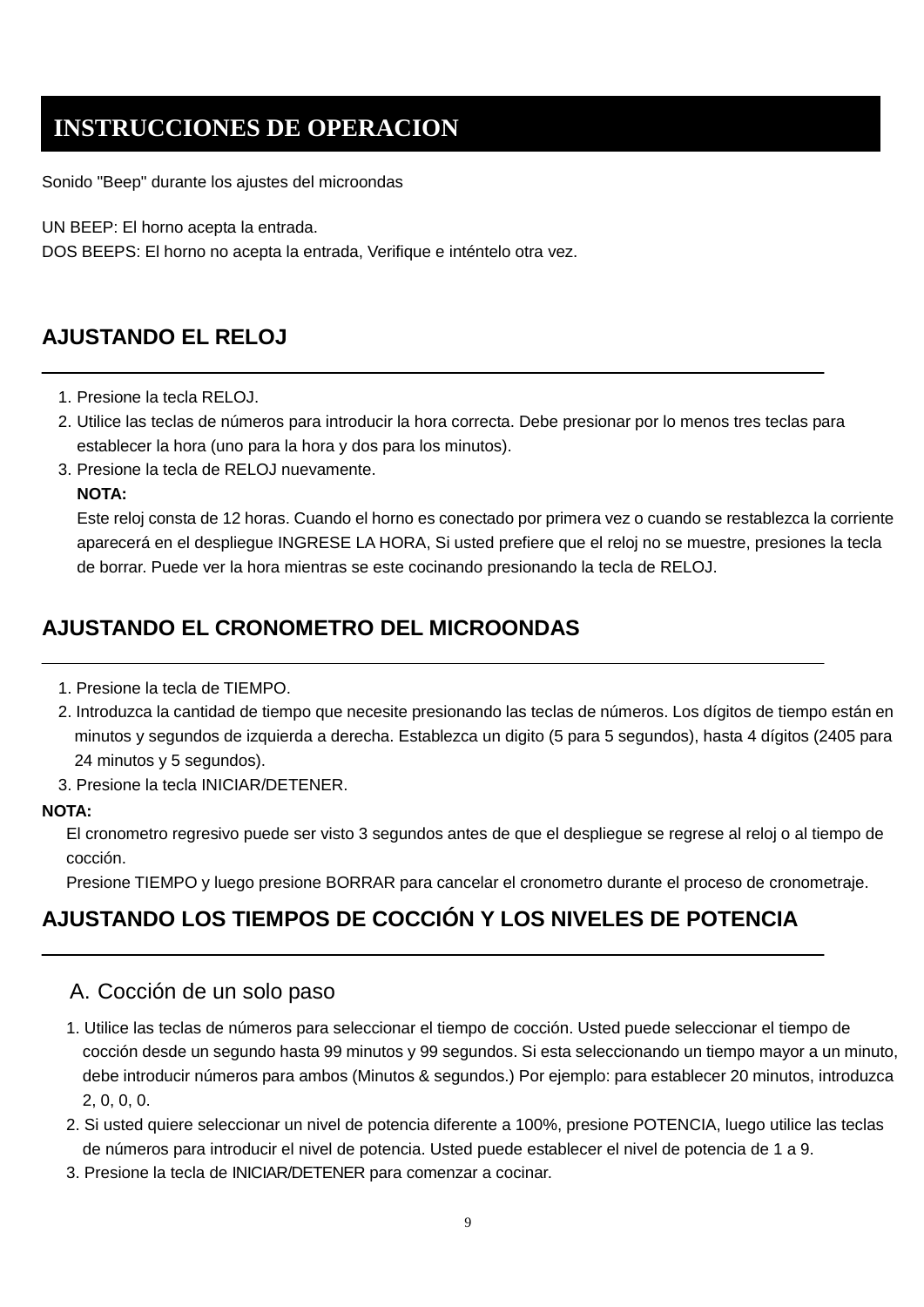#### UTILICE ESTOS DIGITOS PARA SELECCIONAR SU NIVEL DE POTENCIA

| Números        | % de Potencia |
|----------------|---------------|
| 9              | 90%           |
| 8              | 80%           |
| $\overline{7}$ | 70%           |
| 6              | 60%           |
| 5              | 50%           |
| 4              | 40%           |
| 3              | 30%           |
| $\overline{2}$ | 20%           |
|                | 10%           |
|                | 0%            |

B. Cocción de dos pasos

Algunas recetas requieren distintos pasos al cocinar a diversas temperaturas.

1. ESTABLEZCA EL PASO 1:

Siga los pasos 1 y 2 de la parte A "Cocción de un solo paso".

NO PRESIONE LA TECLA DE INICIAR/DETENER.

2. ESTABLEZCA EL PASO 2:

Presione la tecla de MEMORIA, luego introduzca el tiempo de cocción y reduzca el nivel de potencia. (La mayoría de las recetas de dos pasos utilizan un nivel de potencia menor para el segundo paso.)

3. Presione la tecla de INICIAR/DETENER

#### **NOTA:**

Después que ha transcurrido todo el tiempo 4 beeps sonaran y la palabra FINAL aparecerá. Presione BORRAR o abra el horno para quitar la palabra de la pantalla antes de comenzar otra función de cocción.

## **Ajustando "DESCONGELAMIENTO RÁPIDO"**

- 1. Presione la tecla DESCONGELAR RAPIDO.
- 2. Digite el tiempo deseado de descongelación presionando las teclas correctas. El cronometro de tiempo digital ajusta los minutos y segundos de izquierda a derecha por lo que un solo digito puede ser establecido (5 para 5 segundos) o hasta 4 dígitos (2405 para 24 minutos y 5 segundos.)
- 3. Presione la tecla de INICIAR/DETENER.

#### **NOTA:**

Después que el tiempo haya transcurrido, 4 beeps sonaran y la palabra FINAL aparecerá en la pantalla.

Presione BORRAR o abra el horno para quitar la palabra de la pantalla antes de comenzar otra función de cocción Después de haber programado el DESCONGELAR RAPIDO el microondas puede ser programado para que cambie entre cocción de una o dos etapas.

Durante la descongelación del programa, el sistema emite un pitido y el sonido de pausa para recordar a los usuarios a girar los alimentos y, a continuación, pulse INICIAR/DETENER para reanudar la descongelación.

A. Para el descongelamiento rápido de una etapa, siga los siguientes pasos mencionados arriba. Antes de presionar NICIAR/DETENER, presione la tecla de COCINAR, ingrese el tiempo y el nivel de potencia, luego presione NICIAR/DETENER.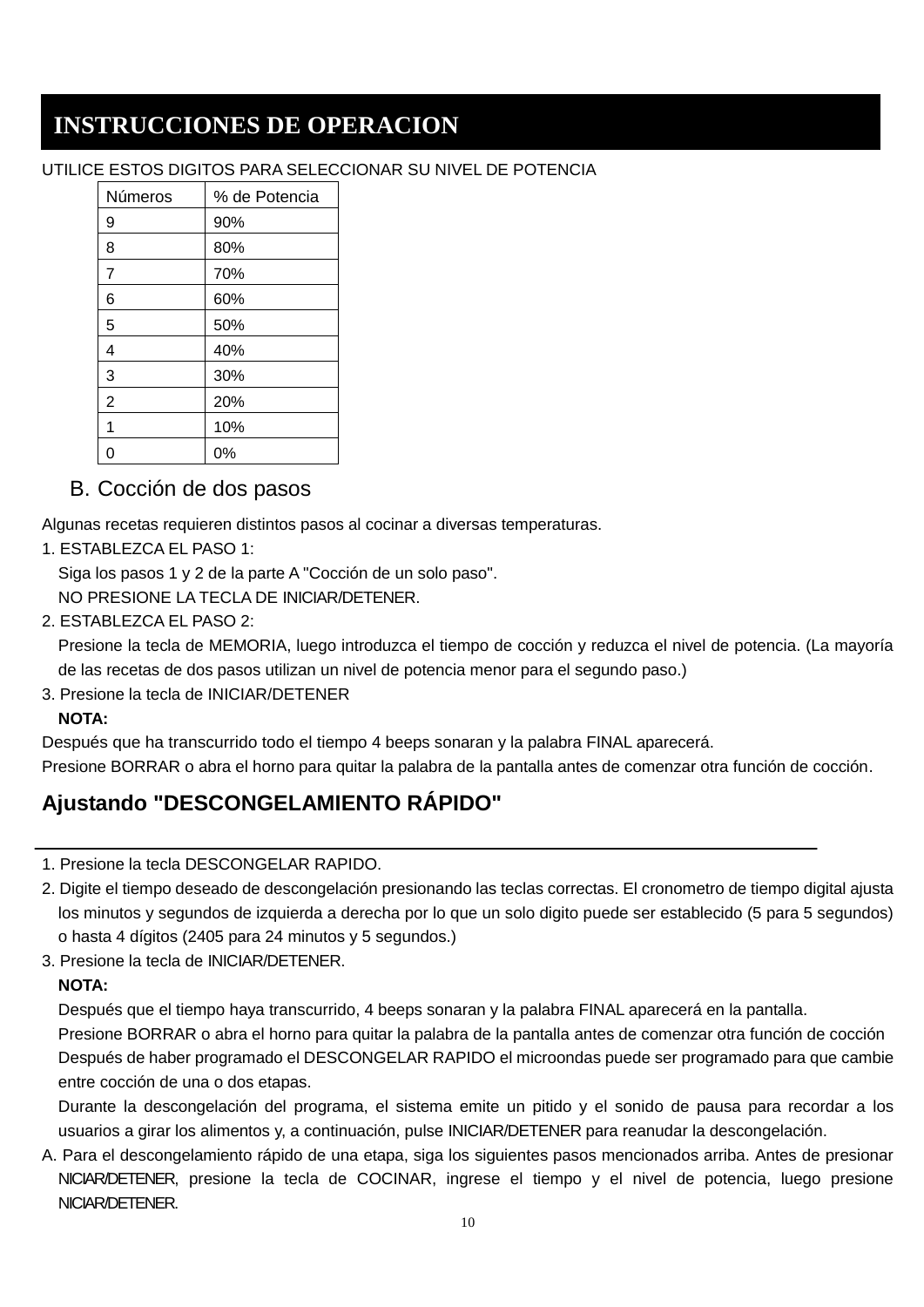B. Para el descongelamiento rápido de dos siga los siguientes pasos mencionados arriba. Antes de presionar Inicio / parar, ingrese programas de cocción de dos etapas

#### **Programando cocción por peso**

- 1. Presione la tecla COCINAR POR PESO.
- 2. Ingrese el código de un digito presionando los números correctos.
- 3. Ingrese el peso.
- 4. Presione la tecla INICIAR/DETENER.

#### **NOTA:**

El microondas le permite cocinar de una manera fácil. Usted ingresa el tipo y el peso de la comida y el microondas automáticamente programa el tiempo de cocción y el nivel de potencia.

| "COCCION POR PESO"            |             |                 |
|-------------------------------|-------------|-----------------|
| <b>DESCRIPCION DE CODIGOS</b> |             |                 |
| <b>CODIGO</b>                 | <b>TIPO</b> | MAX. PESO       |
|                               | Carne       | 5 lbs. 16 oz    |
| 2                             | El pollo    | 5 lbs. 16 oz    |
|                               | Puerco      | $5$ lbs. $4$ oz |

La carne debe de estar descongelada y a una temperatura refrigerada.

El peso debe de ser ingresado en libras y onzas.

Onzas con un peso menor a 10 debe de ser precedida por un 0. Si la etiqueta solo da el peso en libras, cambie la fracción de una libra a onzas utilizando la siguiente tabla.

| <b>CONVIRTIENDO FRACCIONES DE UNA LIBRA A ONZAS</b> |                    |
|-----------------------------------------------------|--------------------|
| <b>FRACCIONES DE UNA LIBRA</b>                      | <b>ONZAS</b>       |
| Menos que .03                                       | 0                  |
| .03a.09                                             | 1                  |
| .10a.15                                             | $\overline{2}$     |
| .16a.21                                             | 3                  |
| .22 a .27                                           | 4                  |
| .28 a .34                                           | 5                  |
| .35 a .40                                           | 6                  |
| .41 a .46                                           | $\overline{7}$     |
| .47 a .53                                           | 8                  |
| .54 a .59                                           | 9                  |
| .60a.65                                             | 10                 |
| .66 a .71                                           | 11                 |
| .72 a .78                                           | 12                 |
| .79 a .84                                           | 13                 |
| .85 a .90                                           | 14                 |
| .91 a .97                                           | 15                 |
| Mayor .97                                           | Ir a siguiente par |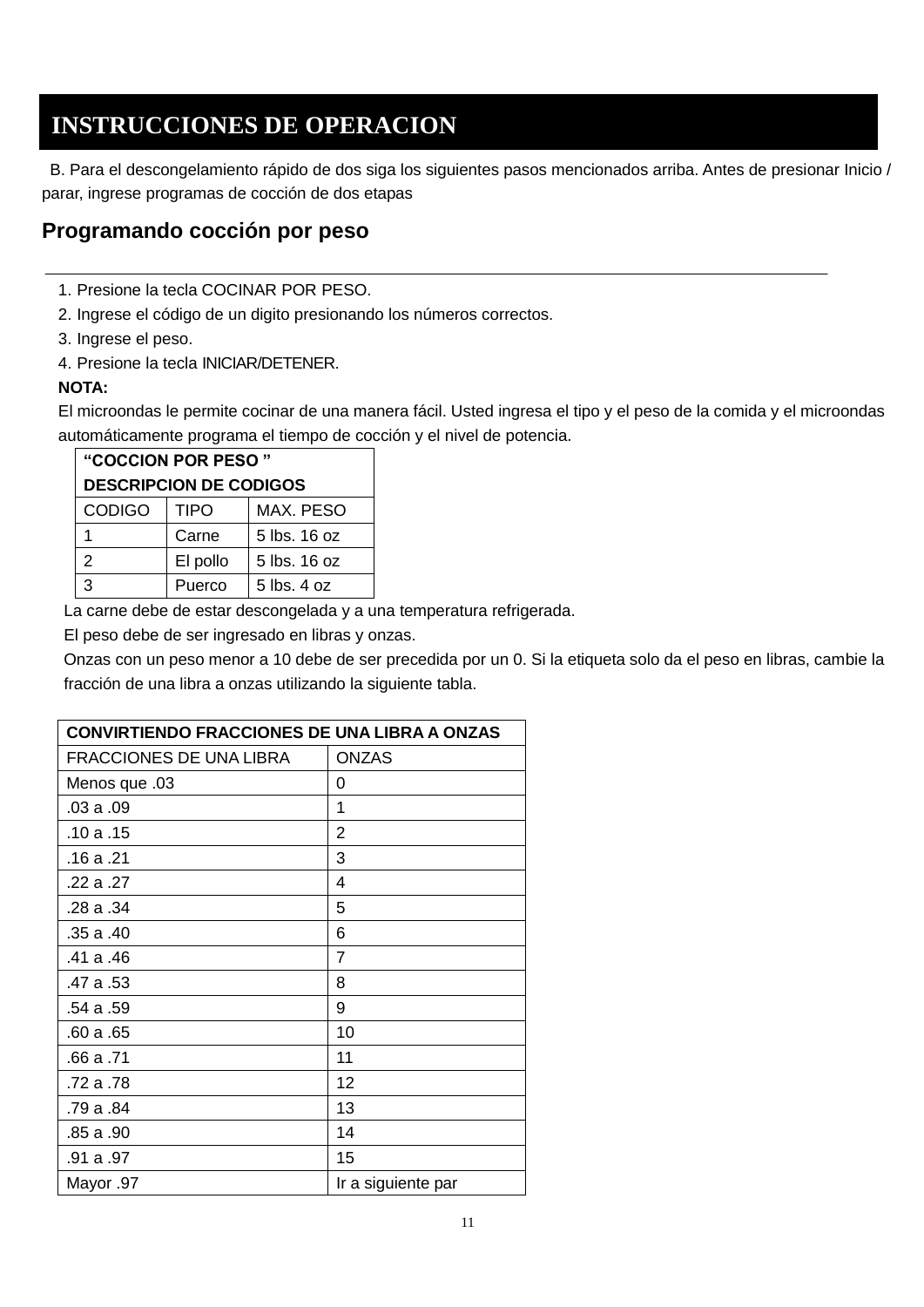Voltee la carne cuando el microondas suene beep dos veces. Presione INICIAR/DETENER para reanudar la cocción. Después de haber transcurrido el tiempo total de cocción, 4 beeps sonaran y la palabra FINAL aparecerá en la pantalla. Presione BORRAR o abra el horno para quitar la palabra de la pantalla antes de comenzar otra función de cocción Deje reposar la carne unos minutos antes de cortarla.

## **PROGRAMANDO "DESCONGELAR POR PESO"**

- 1. Presione la tecla "DESCONGELAR POR PESO".
- 2. Ingrese el peso.
- 3. Presione la tecla INICIAR/DETENER.

#### **NOTA:**

El peso debe de ser ingresado en libras y onzas.

Onzas con un peso menor a 10 debe de ser precedida por un 0. Si la etiqueta solo da el peso en libras, cambie la fracción de una libra a onzas utilizando la siguiente tabla.

Voltee la carne cuando el microondas suene beep dos veces.

Presione la tecla INICIAR/DETENER para reanudar el descongelamiento.

Después de haber transcurrido el tiempo total de descongelación, 4 beeps sonaran y la palabra FINAL aparecerá en la pantalla. Presione BORRAR o abra el horno para quitar la palabra de la pantalla antes de comenzar otra función de cocción.

Durante la descongelación del programa, el sistema emite un pitido y el sonido de pausa para recordar a los usuarios a girar los alimentos y, a continuación, pulse INICIAR/DETENER para reanudar la descongelación.

## **30 SEC**

1. Utilice esta función para programar el horno de microondas a los alimentos en la energía del 100% convenientemente.

Pulse 30 SEC en rápida sucesión para establecer el tiempo de cocción (cada pulsación de 30 segundos, y hasta 99 minutos y 30 segundos). El horno se encenderá automáticamente.

2. 30 SEC le permite agregar un minuto más con el ciclo de cocina actual en el programa de cocina actual. También se puede utilizar para extender el tiempo de cocción en múltiplos de 30 segundos, hasta 99 minutos y 30 segundos. NOTA: Para prolongar el tiempo de cocción en múltiplos de 30 segundos, pulse repetidamente durante 30 SEC amartillar.

## **ESTABLECIENDO EL CIERRE DE SEGURIDAD**

EL cierre de seguridad previene la operación sin supervisión de niños pequeños.

Para programar, presione y mantenga las teclas BORRAR por 3 segundos. El indicador de CIERRE se encenderá. Para cancelar, presione y mantenga la tecla BORRAR por 3 segundos, el indicador CIERRE se apagara.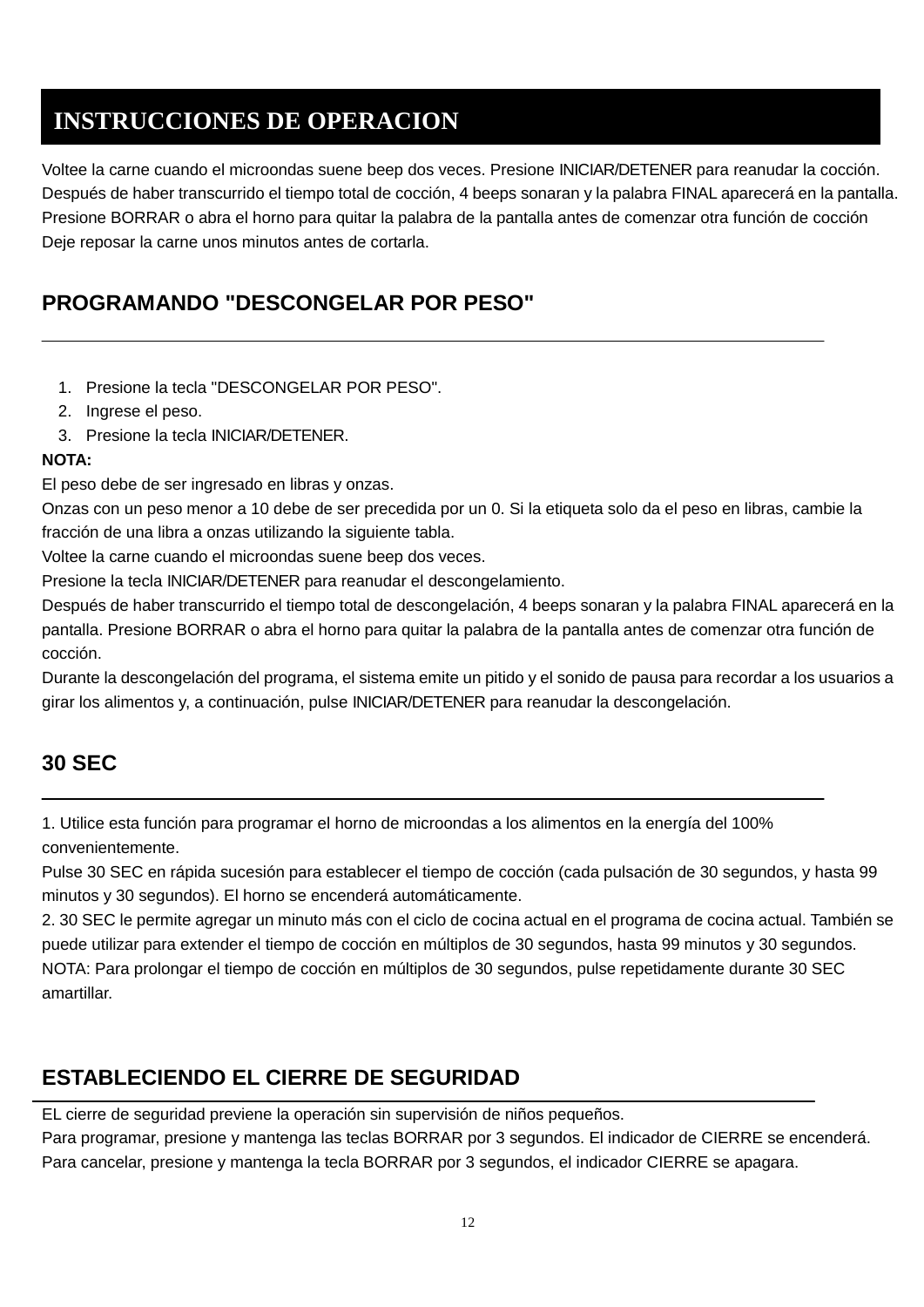## **Para DETENER el microondas mientras el horno este operando**

1. Presione la tecla INICIAR/DETENER .

Usted puede reiniciar el horno presionando las teclas INICIAR/DETENER.

Presione la tecla BORRAR para cancelar todas las instrucciones.

2. Abra la puerta.

Usted puede reiniciar el horno cerrando la puerta y presionando las teclas INICIAR/DETENER.

#### **NOTA:**

El horno para de operar cuando la puerta esta abierta.

## **ACEERCA DE " COCINA RAPIDA "**

"COCINA RAPIDA" le permite cocinar o recalentar comida automáticamente sin tener que ingresar el tiempo o nivel de potencia. Al programar "cocción rápida", verifique la guía visual para la programación correcta. Tres "cocción rápida" le permite cocinar varias cantidades de comidas del mismo tipo. Estas incluyen "COMIDA CONGELADA", "PAPA HORNEADA" y "BEBIDAS". Después que usted presione estas teclas, INGRESE CANTIDAD aparecerá en la pantalla. En cada categoría "cocción rápida", porciones pequeñas de comida son programadas presionando la tecla una vez. Un punto (.) debajo de la imagen de porciones pequeñas de comida significa una presión de la tecla. Las porciones grandes pueden ser programadas presionando la tecla de la imagen dos veces. Dos puntos (..) debajo de la imagen de porciones grandes de comida significa dos presiones de la tecla.

## **PROGRAMANDO "PALOMITAS"**

1. Presione la tecla PALOMITAS .

Aparece en la pantalla.

PALOMITAS automáticamente programa el tiempo de cocción de bolsas de 3 hasta 3 1/2 oz.

2. Presione la tecla INICIAR/DETENER .

#### **NOTA:**

·Para borrar el tiempo de las PALOMITAS : Presione la tecla de PALOMITAS dos veces. INGRESE TIEMPO aparecerá en la pantalla. Presione los números para ingresar los minutos y los segundos. Presione la tecla INICIAR/DETENER. Este tiempo de cocción permanecerá almacenado cada vez que presione la tecla PALOMITAS hasta que usted lo borre.

## **PROGRAMANDO "PAPA HORNEADA"**

Para 4 hasta 6 oz. papas:

- 1. Presione la tecla PAPA HORNEADA una vez.
- 2. Ingrese el numero de papas presionando los números desde el 1 hasta el 4.
- 3. Presione la tecla INICIAR/DETENER.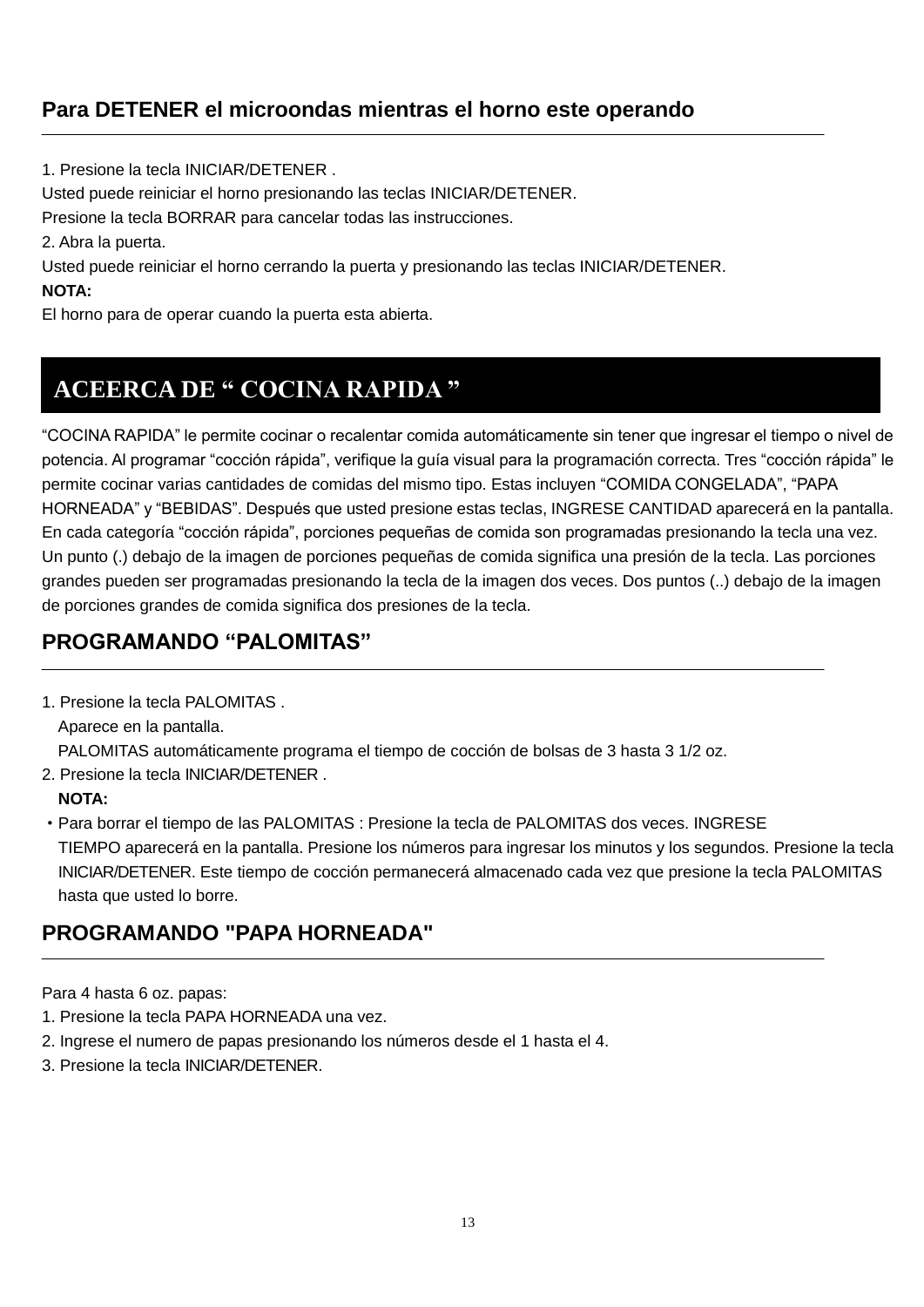## **ACEERCA DE " COCINA RAPIDA "**

Para papas grandes de 8 hasta 10 oz.:

1. Presione la tecla PAPA HORNEADA

dos veces.

2. Ingrese el numero de papas presionando los números desde el 1 hasta el 4.

3. Presione la tecla INICIAR/DETENER.

### **PROGRAMANDO "PIZZA"**

Recalentando una porción (o dos porciones delgadas) de pizza:

- 1. Presione la tecla PIZZA una vez.
- 2. Presione la tecla INICIAR/DETENER .

Calentando una pizza entera congelada:

1. Presione la tecla PIZZA dos veces.

2. Presione la tecla INICIAR/DETENER.

### **PROGRAMANDO BEBIDAS**

Para 5 ~ 7 oz. tasas de café:

1. Presione la tecla BEBIDAS una vez.

Ingrese el numero de tasas presionando los números desde el 1 hasta el 4.

2. Ingrese el numero de papas presionando los números desde el 1 hasta el 4.

3. Presione la tecla INICIAR/DETENER.

- Para tasas grandes de café de 9 hasta 11 oz.:
- 1. Presione la tecla BEBIDAS dos veces.
- 2. Ingrese el numero de tasas presionando los números desde el 1 hasta el 4.
- 3. Presione la tecla INICIAR/DETENER.

## **PROGRAMANDO COMIDA CONGELADA**

Preparando una a dos comidas congeladas (7-9 oz.)

- 1. Presione la tecla COMIDA CONGELADAuna vez.
- 2. Para una entrada solo presione la tecla. Para 2 entradas, presione el numero "2".
- 3. Presione la tecla INICIAR/DETENER.

Preparando una comida congelada grande (10-12 oz.):

1. Presione la tecla COMIDA

CONGELADA dos veces.

2. Para una entrada, solo presione

INICIAR/DETENER. Para 2 entradas, presione el numero "2".

3. Presione la tecla INICIAR/DETENER.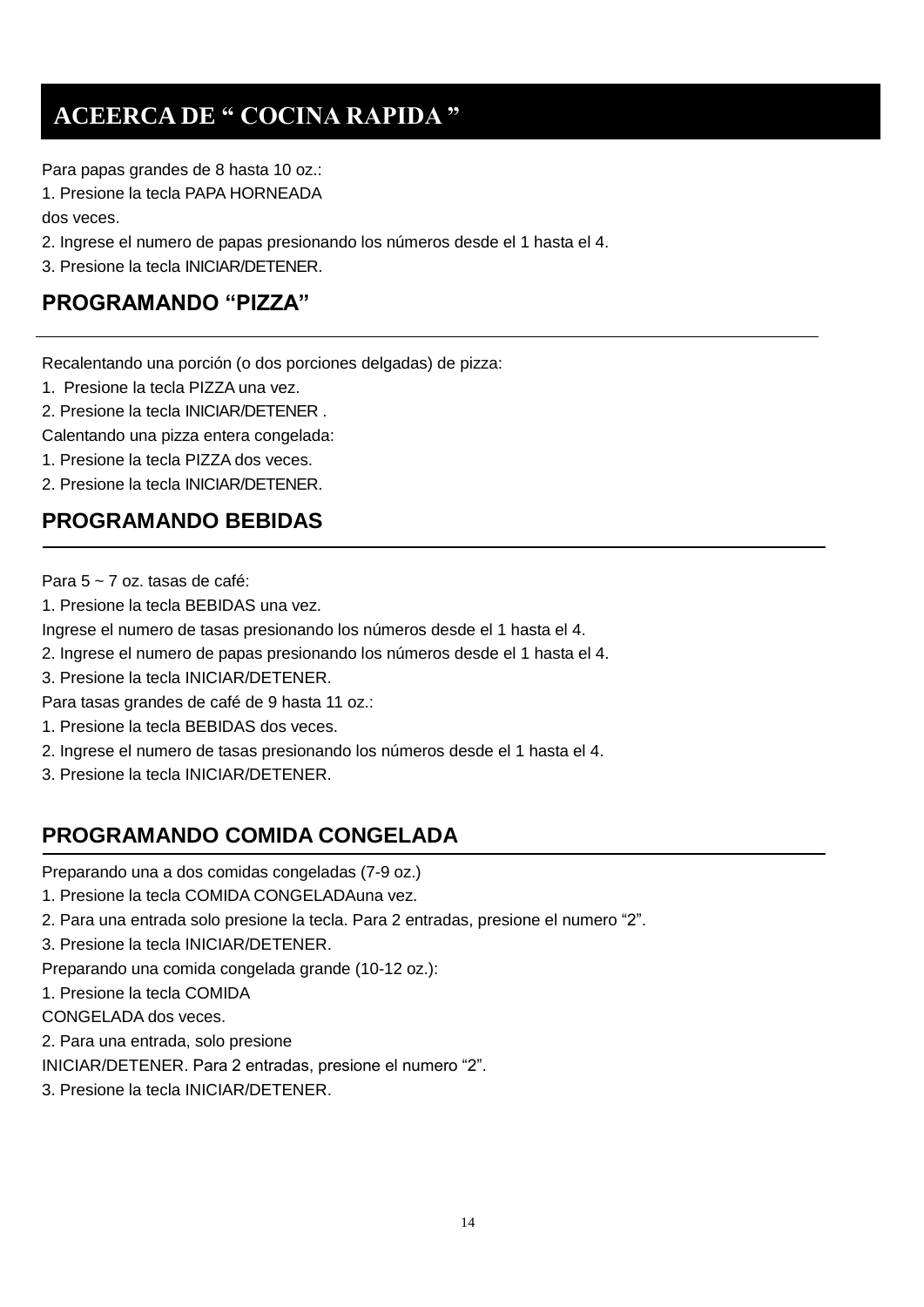## **PROGRAMANDO "RECALENTAR"**

- 1. Presione RECALENTAR .
- 2. Presione la tecla INICIAR/DETENER.

#### **NOTA:**

Esta programación le permite recalentar comidas con Buenos resultados.

## **CUIDADO Y LIMPIEZA**

- 1. Apague el microondas y remueva el enchufe del tomacorrientes antes de limpiar.
- 2. Mantenga la parte interior del microondas limpia. Cuando se salpica la comida o se derraman líquidos y se adhieren en las paredes del microondas, limpie con un paño húmedo. Los detergentes suaves pueden ser utilizados si el microondas esta sumamente sucio. Evite el uso de aerosoles u otros limpiadores fuertes ya que estos pueden manchar, rajar o estropear la superficie de su microondas.
- 3. Las superficies exteriores deben ser limpiadas con un paño húmedo. Para prevenir daños piezas operativas dentro del microondas, no debe permitir la introducción de agua en ninguna de las ventilas del horno.
- 4. Limpie la ventana en ambos lados con un paño húmedo para remover cualquier derrame o suciedad.
- 5. No permita que el panel de control se moje. Límpielo con un paño, suave y húmedo. Cuando limpie el panel de control, deje la puerta del microondas abierta para prevenir que el mismo se pueda inicio.
- 6. Si se acumula vapor dentro o alrededor de la puerta del microondas, limpie con un paño suave.
- 7. Esto puede ocurrir cuando el microondas es operado en condiciones extremas de humedad, esto es normal.
- 8. Ocasionalmente es necesario remover la bandeja de vidrio para limpieza. Lave la bandeja en agua con jabón o en un lava platos.
- 9. El anillo rodante y la base del microondas deben ser limpiados regularmente para evitar el ruido excesivo. Simplemente, limpie la superficie de la base del microondas con un detergente suave.
- 10. El anillo rodante puede ser lavado en agua con jabón suave o en un lava platos. Cuando remueva el anillo rodante de la cavidad del microondas para limpieza, asegúrese de volverlo a su posición original. Para el servicio o la ayuda llame por favor 1-866-321-9509.
- 11. Remueva los olores de su microondas combinando una tasa de agua con el jugo y piel de un limón en un envase hondo para uso en el microondas, y cocínelo por 5 minutos. Limpie por completo y seque con un paño suave.
- 12. Cuando se vuelva necesario reemplazar la luz del microondas, por favor consulte a un técnico autorizado para que la cambie.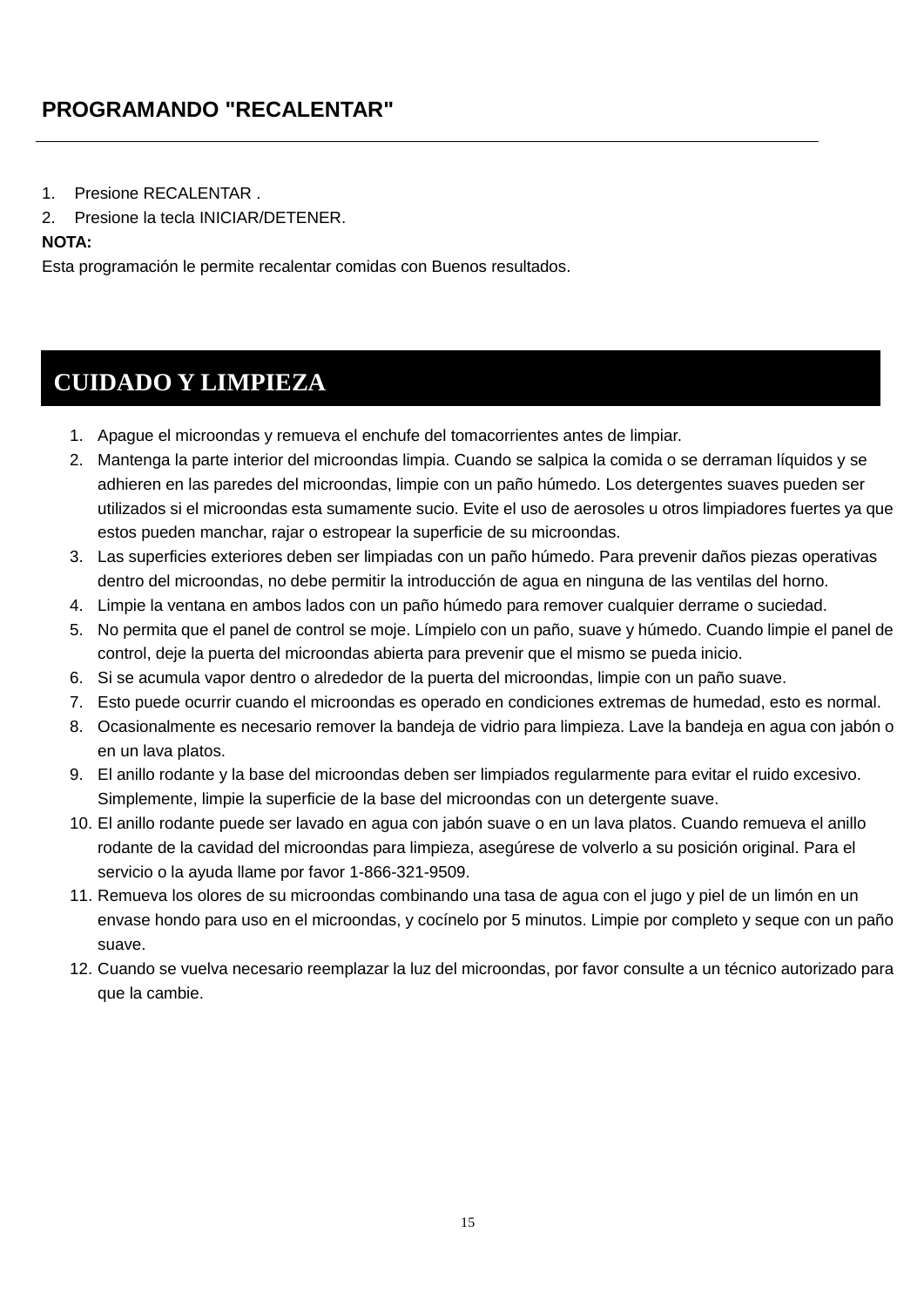## **ESPECIFICACIONES**

| Consumo de energía:                      | 120V~60Hz, 1350W                    |
|------------------------------------------|-------------------------------------|
| Salida:                                  | 900W                                |
| Frecuencia de operación:                 | 2450MHz                             |
| Dimensiones exteriores (WxDX H):         | 11 1/16 $\times$ 19 X 14 5/16 pulg. |
| Dimensiones de la cavidad del Microondas | 8 11/16 × 13 3/8X 12 5/8 pulg.      |
| $(W \times DX H)$ :                      |                                     |
| Capacidad del microondas:                | 0.9 pies cúbicos                    |
| Uniformidad de cocción:                  | sistema de plato giratorio          |
| Peso neto:                               | Aproximado 30 libra.                |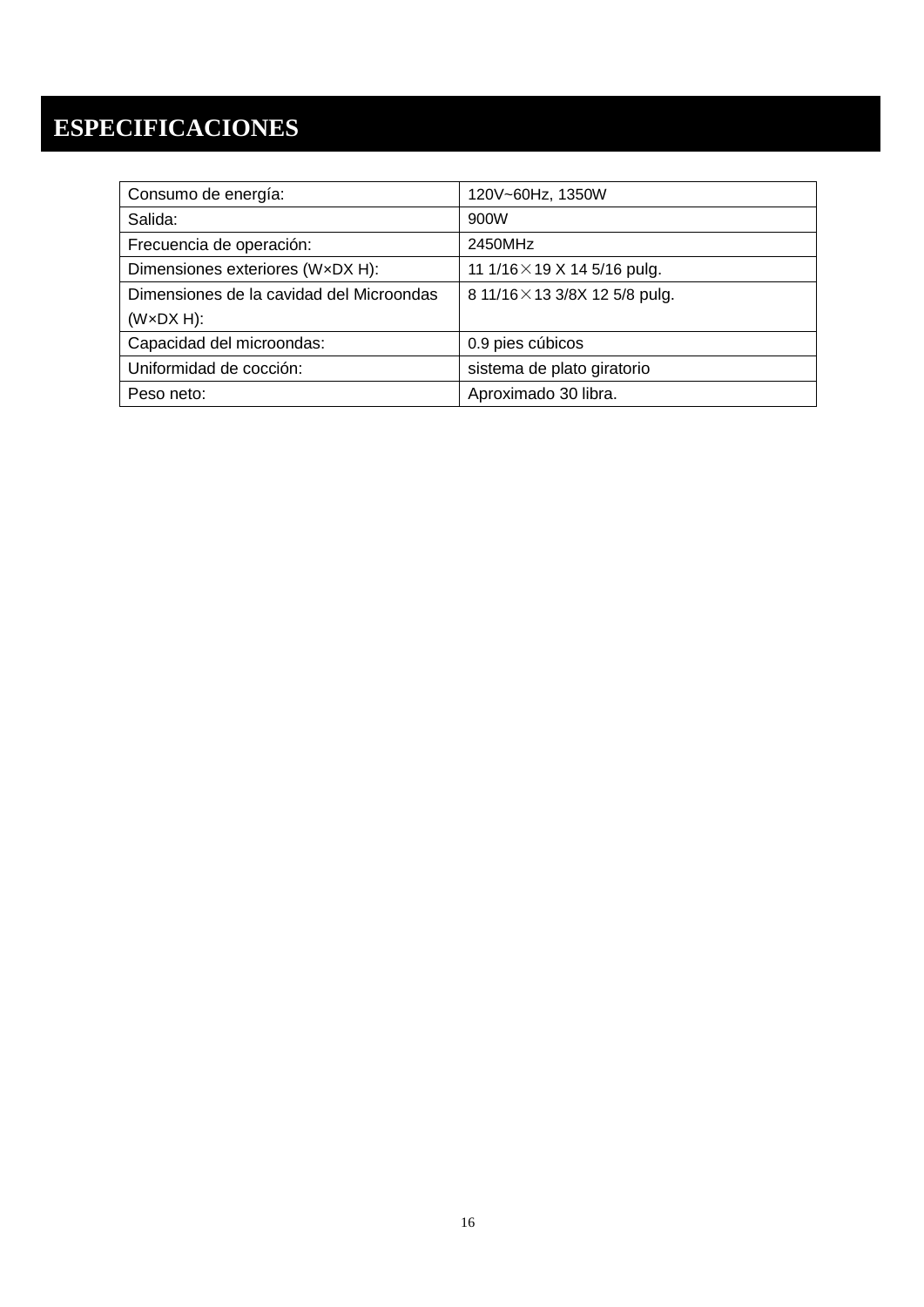### **GARANTÍA LIMITADA FOR UN AÑO**

Este producto cuenta con una garantía por defectos de materiales y fabricación por el período de un año a partir de la fecha de compra. Esta garantía es válida para el comprador minorista original desde la fecha de compra inicial y no es transferible. Guarde su comprobante de venta original.

**IMPORTANTE:** Esta garantía no cubre daños resultantes de accidentes, mal uso o abuso, falta de cuidado responsible, fijar cualquier accesorio no provisto con el producto, pérdida de partes o someter al aparato a cualquier voltaje diferente al especificado. (Lea las instrucciones con atención.)

Si require servicio durante el período de garantía, empaque la unidad apropiadamente. Recomendamos el uso de la caja y los materiales de embalaje originales. Envíe el producto a su tienda Wal\*Mart más cercana con el comprobante de compra. Se ofrecerá un reemplazo o un reembolso a discreción de Wal\*Mart. Para asistencia adicional por favor contacte nuestro servicio de asistencia al cliente bajo el nú mero 1-866-321-9509.

Wal\*Mart expresamente rechaza cualquier responsabilidad por daños resultantes o pérdidas accidentales causadas por el aparato. Algunos estados no permiten esta exclusión o limitación de pérdidas resultantes o accidentales, por lo que la limitación de responsabilidad antes mencionada puede no aplicarse a usted. Esta garantía le otorga derechos legales, y usted también puede tener otros derechos que pueden variar de estado en estado.

#### **GUARDE ESTO PARA SUS REGISTROS**

RIVALTM logo es una marca de la Sunbeam Products, Inc. y se usa bajo la licencia de Wal-Mart Stores, Inc. Bentonville, AR 72716.

Hecho en China